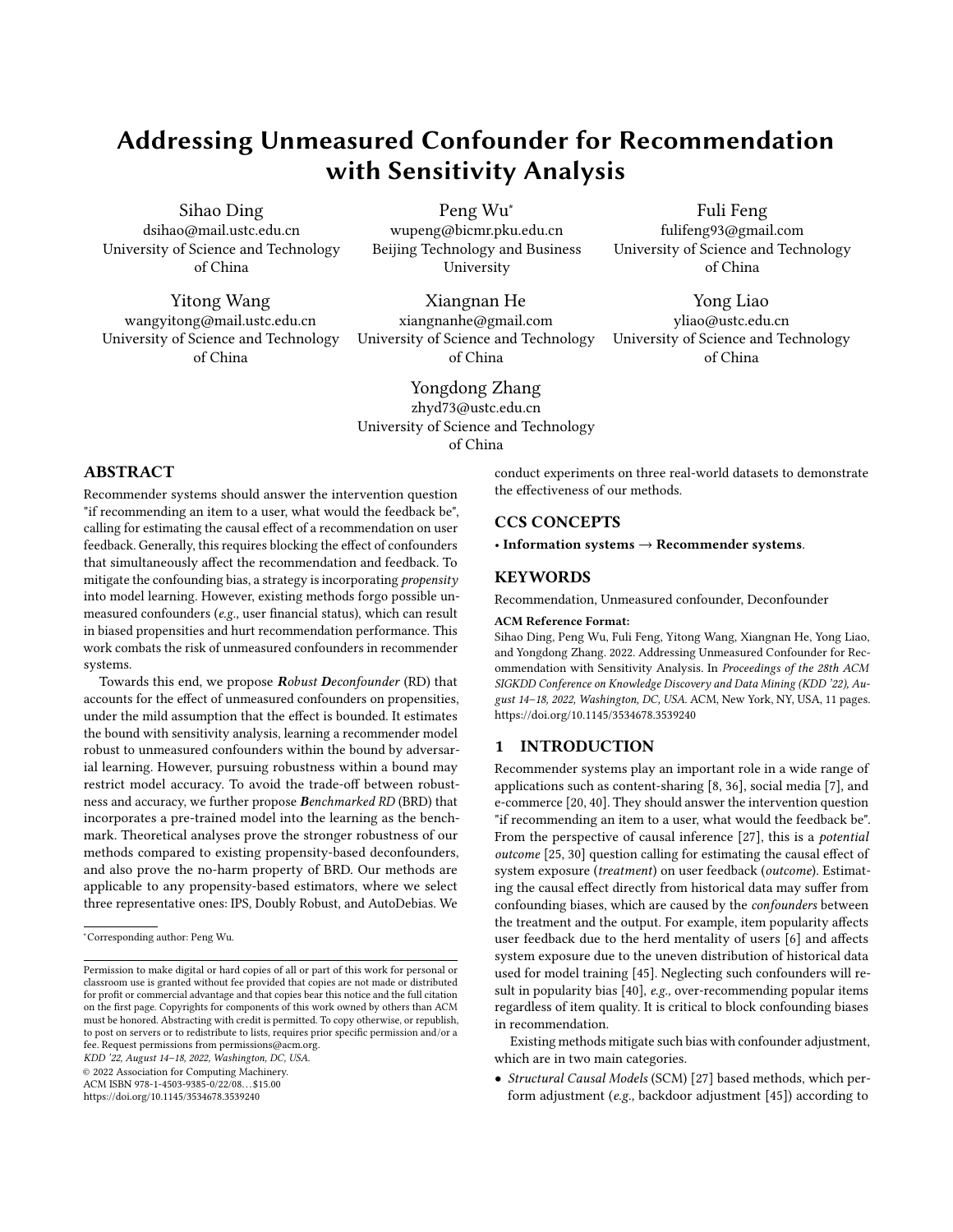<span id="page-1-1"></span>

Figure 1: Performances of IPS on the Yahoo!R3 dataset in the presence of unmeasured confounders (IPS\_UC) or not (IPS\_Random). Gap denotes the relative performance difference from IPS\_Random to IPS\_UC.

the causal relations in a predefined causal graph. As relying on causal graph, these methods can only handle a small portion of confounders with known causal relations.

• Propensity-based methods [\[5,](#page-8-10) [32,](#page-8-11) [37\]](#page-8-12) handle confounders without knowing causal relations to pursue unbiased model estimators. They estimate a *propensity* for each training interaction and incorporate the propensity to the loss function. Nevertheless, they are based on the strong ignorability assumption [\[13,](#page-8-13) [39\]](#page-8-14), i.e., no unmeasured confounders.

Recommender systems face unmeasured confounders for various reasons like technical difficulties or privacy restrictions [\[23,](#page-8-15) [35\]](#page-8-16). For example, user financial status directly affects the feedback and expo-sure probability<sup>[1](#page-1-0)</sup>, but be immeasurable to many recommender systems. Ignoring such confounders may mislead the system to overemphasize item price, e.g., over-recommending cheap items. Our theoretical analyses show that propensity-based deconfounders are biased in the presence of unmeasured confounders (cf. Section [3.1\)](#page-2-0). Figure [1](#page-1-1) further shows an empirical evidence where we compare a representative method IPS [\[32\]](#page-8-11) on the Yahoo!R3 [\[37\]](#page-8-12) dataset under the scenarios with and without simulated unmeasured confounders. IPS\_UC denotes selectively masking positive feedback to simulate unmeasured confounders. IPS\_Random is a control group that randomly masks feedback. The performance of IPS\_UC (i.e., under unmeasured confounders) is worse than IPS\_Random in all cases and deteriorates faster as the mask ratio increases. It is thus critical to consider the unmeasured confounders in recommender systems.

To combat the risk of unmeasured confounders, a possible solution is employing relevant causal inference methods such as instrumental variable estimation [\[12\]](#page-8-17) and front door adjustment [\[27\]](#page-8-5). Nevertheless, it is difficult to find a convincing instrument variable or a mediator that satisfies the front door criterion<sup>[2](#page-1-2)</sup> [\[12,](#page-8-17) [15\]](#page-8-18). We instead explore propensity-based methods to combat unmeasured confounders, in which knowledge of causal relations are unnecessary. Existing methods fail since their nominal propensity is not the true propensity to achieve the unbiased estimator [\[17\]](#page-8-19). To

address this issue, we consider approaching the true propensity from the nominal one. We assume the true propensity is near to the nominal one within a bound, which is decided by the strength of the unmeasured confounder. Through this way, we can leverage the propensities within the bound to enhance the robustness of methods against unmeasured confounders.

Specifically, we propose Robust Deconfounder (RD) for recommender learning. We first quantify the potential effect of unmeasured confounders on propensities with the sensitivity analysis [\[9,](#page-8-20) [29\]](#page-8-21), obtaining the bound of true propensity around the nominal one. To account for all propensities within the bound, we then optimize the model with adversarial learning, which alternatively searches for the worst-case of the propensity within the bound and updates model parameters accordingly. As that adversarial learning may cause the trade-off between robustness and accuracy [\[3\]](#page-8-22), we further propose Benchmarked Robust Deconfounder (BRD) that incorporates a pre-trained model into the training. We prove in theory that BRD is no worse than the benchmark model, and both RD and BRD are more robust to unmeasured confounders. We instantiate RD and BRD on three representative propensity-based methods: IPS [\[32\]](#page-8-11), DR [\[37\]](#page-8-12), and AutoDebias [\[5\]](#page-8-10), and conduct experiments on three real-world datasets to demonstrate our methods.

To summarize, our main contributions are as follows:

- We reveal the risk of unmeasured confounders in recommender systems with theoretical and empirical analyses.
- We propose a robust deconfounding framework that combats unmeasured confounders with theoretical accuracy guarantee.
- We conduct extensive experiments, that justified the effectiveness and robustness of our methods to unmeasured confounders.

#### 2 PROBLEM FORMULATION

In this section, we formulate the problem of confounders adjustment in the presence of unmeasured confounders using potential outcome framework [\[25,](#page-8-6) [30\]](#page-8-7). Let  $\mathcal{U} = \{u\}$  and  $\mathcal{I} = \{i\}$  denote the set of users and items, respectively, potential outcome framework consists of the key components as follows:

- Unit: a user-item pair  $(u, i)$ .
- Target population: the set of all user-item pairs  $\mathcal{D} = \mathcal{U} \times \mathcal{I}$ .
- Feature: the feature  $x_{u,i}$  describes user-item pair  $(u,i)$ .
- *Treatment:*  $o_{u,i} \in \{1, 0\}$ . It is the exposure status of  $(u, i)$ , where  $o_{u,i} = 1$  or 0 denotes item *i* is exposed to user *u* or not.
- Outcome: the feedback  $r_{u,i}$  of user-item pair  $(u,i)$ .
- Potential outcome:  $r_{u,i}(o)$  for  $o \in \{0,1\}$ . It is the outcome that would be observed if  $o_{u,i}$  had been set to  $o$ .

Let  $\mathbb P$  and  $\mathbb E$  be the distribution and expectation on the target population, and  $O = \{(u,i) | (u,i) \in \mathcal{D}, o_{u,i} = 1\}$  be the set of exposed units. In recommendation, the target estimand [\[12,](#page-8-17) [16,](#page-8-23) [41\]](#page-8-24) is  $\mathbb{E}(r_{u,i}(1) | x_{u,i})^3$  $\mathbb{E}(r_{u,i}(1) | x_{u,i})^3$ , it requires to predict the potential outcome  $r_{u,i}(1)$  using feature  $x_{u,i}$ . In this article, we focus on the scenario of unmeasured confounders. Considering both of the measured confounders  $x_{u,i}$  and the unmeasured confounders  $h_{u,i}$ , we have

$$
o_{u,i} \perp r_{u,i}(1) \mid (x_{u,i}, h_{u,i}), \quad o_{u,i} \neq r_{u,i}(1) \mid x_{u,i}, \tag{1}
$$

where the symbols  $\perp$  and  $\neq$  represent independent and not independent. A typical causal graph is displayed in Figure [2.](#page-2-1)

<span id="page-1-0"></span><sup>&</sup>lt;sup>1</sup>Historical interactions of users reflect their financial status. Learning recommender models from historical interactions will bring the influence of financial status.

<span id="page-1-2"></span> $^{2}$ In addition, to ensure the identifiability, they rely on additional assumptions unrealistic in recommender system. For example, front door criterion assumes there is no unmeasured confounder between the mediator and outcome [\[15\]](#page-8-18).

<span id="page-1-3"></span><sup>&</sup>lt;sup>3</sup>It is equivalent to  $\mathbb{P}(r_{u,i} | x_{u,i}, do(o_{u,i} = 1))$  using *do-calculus* in SCM framework.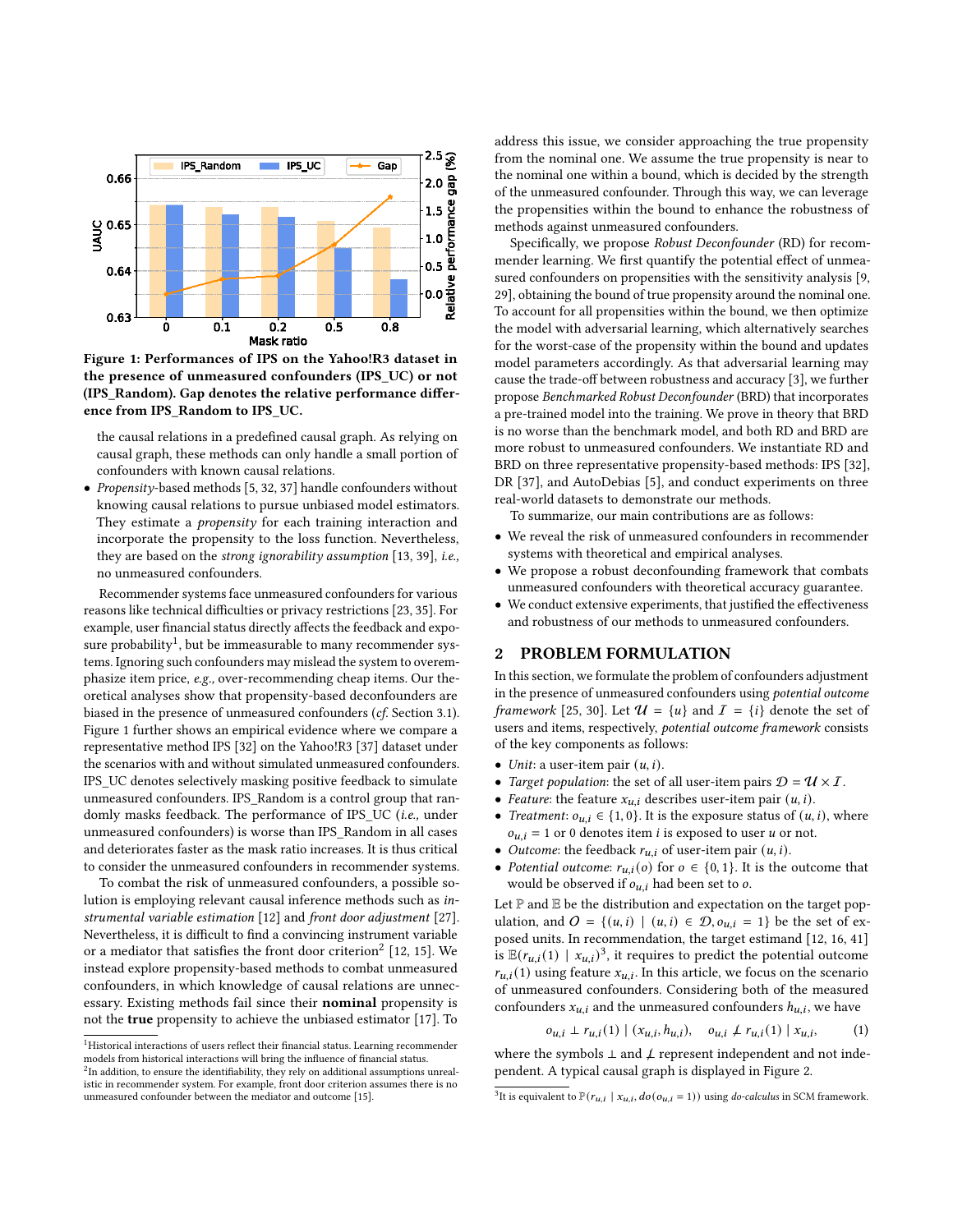<span id="page-2-1"></span>

 $\cdot x$  : the feature of user-item pair. • o : the exposure (treatment) status.  $\cdot$  r : the feedback (outcome) status.  $\cdot h$  : the unmeasured confounder.

#### Figure 2: A typical causal graph of unmeasured confounders.

Let  $f_{\phi}(\cdot)$  be a recommender model with parameters  $\phi$  and  $\hat{r}_{u,i}(1)$  =  $f_{\phi}(x_{u,i})$  be the predicted  $\mathbb{E}(r_{u,i}(1) | x_{u,i})$ . If all potential outcomes  ${r_{u,i}(1) : (u,i) \in \mathcal{D}}$  were observed, the ideal loss function for training  $\phi$  is

$$
\mathcal{L}_{ideal}(\phi) = \frac{1}{|\mathcal{D}|} \sum_{(u,i) \in \mathcal{D}} e_{u,i},
$$
 (2)

where  $\boldsymbol{e}_{u,i}$  is the prediction error, such as the least square loss:

<span id="page-2-9"></span>
$$
e_{u,i} = (\hat{r}_{u,i}(1) - r_{u,i}(1))^2.
$$
 (3)

Noticing that  $e_{u,i}$  is computable only when  $o_{u,i} = 1$ ,  $\mathcal{L}_{ideal}(\phi)$  is infeasible due to the inaccessibility of  ${r_{u,i}(1) : o_{u,i} = 0}$ . As such, our target is constructing robust estimators<sup>[4](#page-2-2)</sup> that approximate to  $\mathcal{L}_{ideal}(\phi)$  to combat unmeasured confounders.

# 3 PROPOSED METHODS

In this section, we first show that the existing propensity-based methods are biased in the presence of unmeasured confounders. Then, we propose RD and BRD frameworks that can effectively alleviate this problem, and further extend the proposed frameworks to a general propensity-based method. Throughout, we omit the  $L_2$ normalization term in all loss functions for brevity.

#### <span id="page-2-0"></span>3.1 Motivation

The IPS [\[14,](#page-8-25) [31,](#page-8-26) [32\]](#page-8-11) and doubly robust (DR) learning [\[11,](#page-8-27) [37,](#page-8-12) [38,](#page-8-28) [44\]](#page-8-29) are main strategies to cope with confounding bias. Yet, most existing IPS/DR methods are designed only for addressing measured confounders  $x$  and ignore the unmeasured confounders  $h$ . In this case, the **nominal** propensity score is defined as  $p_{u,i} = \mathbb{P}(o_{u,i})$  $1 \mid x_{u,i}).$ 

**IPS estimator**. Given the estimate of  $p_{u,i}^5$  $p_{u,i}^5$ , denoted as  $\hat{p}_{u,i}$ , the IPS estimator of the prediction inaccuracy is presented as

<span id="page-2-10"></span>
$$
\mathcal{L}_{IPS}(\phi) = \frac{1}{|\mathcal{D}|} \sum_{(u,i) \in \mathcal{D}} \frac{o_{u,i} e_{u,i}}{\hat{p}_{u,i}}.
$$
 (4)

DR estimator. It can be constructed in the augmented IPS form [\[2,](#page-8-30) [37\]](#page-8-12). Specifically, let  $\hat{e}_{u,i} = g_{\theta}(x_{u,i})$  be an error imputation model to fit the prediction error  $e_{u,i}$  using  $x_{u,i}$ , i.e., it estimates  $g_{u,i}$  =  $\mathbb{E}[e_{u,i}|x_{u,i}]$ . Given the learned  $\hat{p}_{u,i}$  and  $\hat{e}_{u,i}$ , the DR estimator is

$$
\mathcal{L}_{DR}(\phi,\theta) = \frac{1}{|\mathcal{D}|} \sum_{(u,i)\in\mathcal{D}} \left[ \hat{e}_{u,i} + \frac{o_{u,i}(e_{u,i} - \hat{e}_{u,i})}{\hat{p}_{u,i}} \right].
$$
 (5)

Joint learning [\[37\]](#page-8-12) is a common technique for DR estimator, which obtains  $\hat{e}_{u,i}$  by minimizing

<span id="page-2-5"></span>
$$
\mathcal{L}_{Imp}^{DR}(\phi,\theta) = \frac{1}{|O|} \sum_{(u,i)\in O} \frac{(\hat{e}_{u,i} - e_{u,i})^2}{\hat{p}_{u,i}},
$$
(6)

and the parameters  $\phi$  and  $\theta$  are estimated by solving Eq. [\(5\)](#page-2-4) and Eq. [\(6\)](#page-2-5) alternately. Without unmeasured confounders, it is well known that  $\mathcal{L}_{IPS}(\phi)$  is an unbiased estimate of the ideal loss function, provided that  $\hat{p}_{u,i}$  equals  $p_{u,i}$  accurately for the exposed events. And the DR estimator is unbiased if either  $\hat{p}_{u,i}$  or  $\hat{e}_{u,i}$  is estimated precisely. Nevertheless, the existence of unmeasured confounders will invalidate the existing IPS and DR methods.

Theorem 3.1. In the presence of unmeasured confounders ℎ,

(a) both the IPS and DR estimators are biased, even  $\hat{p}_{u,i}$  and  $\hat{e}_{u,i}$ estimate  $p_{u,i}$  and  $g_{u,i}$  accurately.

(b) if we define the true propensity score as

$$
\tilde{p}_{u,i} = \mathbb{P}(o_{u,i} = 1 \mid x_{u,i}, h_{u,i}),\tag{7}
$$

and assume that  $\hat{p}_{u,i}$  is an accurate estimate of  $\tilde{p}_{u,i}$ , then both the IPS and DR estimators are unbiased.

Theorem 3.1 indicates that the definition of propensity score plays a key role in the unbiasedness of IPS and DR estimators. Actually, using the measured confounders  $x$  to estimate the propensity score only controls the confounding bias created by  $x$  and cannot rule out the bias induced by  $h$ . To remove all the confounding bias, both the measured confounders  $x$  and the unmeasured confounders ℎ should be used to estimate the propensity score. Unfortunately, one can never accurately estimate  $\tilde{p}_{u,i}$  due to the full missingness of unmeasured confounders without imposing strong assumptions.

#### 3.2 Robust Deconfounder Framework

Sensitivity analysis [\[9,](#page-8-20) [29\]](#page-8-21) is a basic tool to assess the robustness of inferences to the assumption of no unmeasured confounders. Based on the idea of sensitivity analysis on propensity score model [\[17,](#page-8-19) [29\]](#page-8-21), we obtain the uncertainty set of  $\tilde{p}_{u,i}$  for each  $(u,i)$  by restricting the strength of unmeasured confounding on the treatment. Concretely, assume the nominal propensity score can be expressed as

$$
p_{u,i} = \mathbb{P}(o_{u,i} = 1 | x_{u,i}) = \frac{\exp(m(x_{u,i}))}{1 + \exp(m(x_{u,i}))},
$$

where *m* is an arbitrary function. Given a bound  $\Gamma \geq 1$ , consider an additive model of true propensity score that

$$
\tilde{p}_{u,i} = \mathbb{P}(o_{u,i} = 1 \mid x_{u,i}, h_{u,i}) = \frac{\exp(m(x_{u,i}) + \varphi(h_{u,i}))}{1 + \exp(m(x_{u,i}) + \varphi(h_{u,i}))},
$$

 $\varphi$  is an arbitrary function. By assuming the strength of unmeasured confounders is bounded as  $|\varphi(h)| \leq \log(\Gamma)$ , we have

<span id="page-2-6"></span>
$$
\frac{1}{\Gamma} \le \frac{(1 - p_{u,i})\tilde{p}_{u,i}}{p_{u,i}(1 - \tilde{p}_{u,i})} \le \Gamma.
$$
\n(8)

<span id="page-2-4"></span>Eq. [\(8\)](#page-2-6) restricts the value range of  $\tilde{w}_{u,i} = 1/\tilde{p}_{u,i}$  as

$$
a_{u,i} \le \tilde{w}_{u,i} \le b_{u,i},\tag{9}
$$

$$
a_{u,i} = 1 + (1/p_{u,i} - 1)/\Gamma, \ b_{u,i} = 1 + (1/p_{u,i} - 1)\Gamma.
$$
 (10)

The hyper-parameter Γ corresponds to the strength of unmeasured confounding, and  $\Gamma = 1$  means no unmeasured confounding. Let

<span id="page-2-7"></span> $\sim$ 

<span id="page-2-8"></span>
$$
\mathcal{W} = \{ W \in \mathbb{R}_+^{|\mathcal{D}|} : \hat{a}_{u,i} \le w_{u,i} \le \hat{b}_{u,i} \},\tag{11}
$$

where  $W = \{w_{u,i} : (u,i) \in \mathcal{D}\}\$ ,  $\hat{a}_{u,i}$  and  $\hat{b}_{u,i}$  are the estimates of  $a_{u,i}$  and  $b_{u,i}$ .

<span id="page-2-2"></span><sup>&</sup>lt;sup>4</sup>In this paper *estimator* and *loss function* are interchangeable.

<span id="page-2-3"></span><sup>&</sup>lt;sup>5</sup>We refer [\[32\]](#page-8-11) for the methods to estimate the nominal propensity score  $p_{u,i}$ .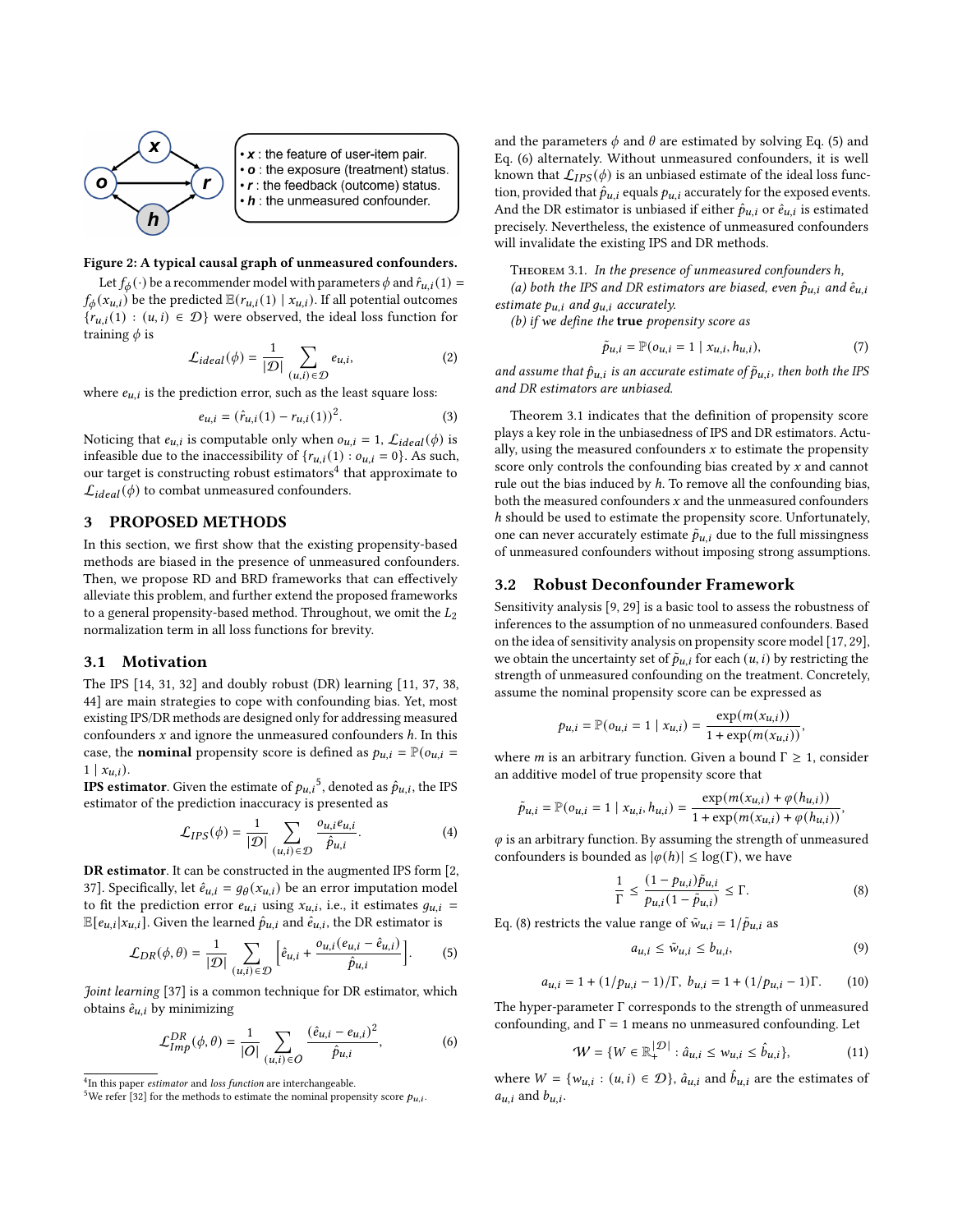Algorithm 1: Robust Deconfounder IPS (RD-IPS)

<span id="page-3-3"></span>**Input:** Data  $D$ , nominal propensity score  $p_{u,i}$ . Output: An optimized recommender model.

- 1 Initialize a recommender model with parameters  $\phi$ ;
- <sup>2</sup> Calculate the bound of true propensity score based on Eq. [\(10\)](#page-2-7) with hyper-parameter Γ;
- 3 Generate the uncertainty set  $W = \{W\}$  based on Eq. [\(11\)](#page-2-8)
- <sup>4</sup> while Stop condition is not reached do
- $\mathfrak{s}$  | Fetch  $(u, i)$  from  $\mathcal{D}$ ;
- 6 Calculate the prediction error  $e_{u,i}$  based on  $\phi$  and Eq. [\(3\)](#page-2-9);
- 7 | Maximize the loss Eq. [\(12\)](#page-3-0) to update  $W$ ;
- 8 Minimize the loss Eq. [\(12\)](#page-3-0) to optimize  $\phi$ ;
- end
- 10 Return an optimized recommender model with  $\phi$ ;

The uncertainty set  $W$  is the key for proposing the RD framework, which introduces the adversarial learning technique by fluctuating the inverse of estimated nominal propensity scores within W. The RD framework provides an excellent opportunity to design robust propensity-based methods. Specifically, the RD-IPS estimator can be constructed as

<span id="page-3-0"></span>
$$
\mathcal{L}_{RD-IPS}(\phi) = \max_{W \in \mathcal{W}} \frac{1}{|\mathcal{D}|} \sum_{(u,i) \in \mathcal{D}} o_{u,i} e_{u,i} w_{u,i}, \quad (12)
$$

In addition, a new RD-DR estimator is formulated as

$$
\mathcal{L}_{RD-DR}(\phi,\theta) = \max_{W \in W} \frac{1}{|\mathcal{D}|} \sum_{(u,i) \in \mathcal{D}} [\hat{e}_{u,i} + o_{u,i}(e_{u,i} - \hat{e}_{u,i}) w_{u,i}],
$$
\n(13)

and the corresponding loss function for the imputation model is

<span id="page-3-2"></span>
$$
\mathcal{L}_{Imp}^{RD-DR}(\phi,\theta) = \max_{W \in \mathcal{W}} \frac{1}{|O|} \sum_{(u,i) \in O} (\hat{e}_{u,i} - e_{u,i})^2 w_{u,i}.
$$
 (14)

The parameters  $\phi$  and  $\theta$  are solved alternately: given  $\hat{\theta}$ ,  $\phi$  is up-dated by minimizing [\(13\)](#page-3-1); given  $\hat{\phi}$ ,  $\theta$  is updated by minimizing [\(14\)](#page-3-2). Algorithm [1](#page-3-3) summarizes the procedure of RD-IPS, and Algorithm [2](#page-10-1) in Appendix [A.2](#page-10-2) summarizes the procedure of RD-DR.

Comparing Eq. [\(14\)](#page-3-2) with Eq. [\(6\)](#page-2-5), the RD-DR method also adds an adversarial procedure for the imputation model. The reason is that using  $\hat{p}_{u,i}$  directly will lead to a biased imputation model and raise the risk of performance degradation. Thus, applying the adversarial procedure may reduce the unstable factors resulting from unmeasured confounders. Intuitively, the proposed RD-IPS/DR approaches can avoid the worst-case caused by unmeasured confounders and are thus more robust than non-adversarial estimators.

In practice, addressing the unmeasured confounding is a very challenging problem, because the functional relations among  $h$ ,  $o$ , and  $r$  are elusive and can be in any form. Instead of aiming to eliminate the unmeasured confounding thoroughly, the proposed RD framework calibrates the loss function with uncertainty sets by leveraging the sensitivity analysis techniques in causal inference, which provides a flexible way to mitigate the unmeasured confounding and avoid the dangers of relying on unrealistic assumptions.

## 3.3 Benchmarked RD Framework

The proposed RD framework will improve the robustness of the existing propensity-based methods. However, there is no theoretical evidence that the robustness improvement can boost prediction accuracy. To tackle the problem, we propose another Benchmarked RD framework, which guarantees the prediction accuracy advancement by setting a benchmark estimator.

For clarity, the prediction error  $e_{u,i}$  is written as  $e_{u,i}(\phi)$ , a function of  $\phi$ . Suppose we have access to an estimator of  $\phi$ , denoted as  $\hat{\phi}^{(0)}$ , via using the existing approaches. Then the corresponding BRD-IPS estimator is

<span id="page-3-4"></span>
$$
\mathcal{L}_{BRD-IPS}(\phi) = \max_{W \in \mathcal{W}} \frac{1}{|\mathcal{D}|} \sum_{(u,i) \in \mathcal{D}} o_{u,i} \{e_{u,i}(\phi) - e_{u,i}(\hat{\phi}^{(0)})\} w_{u,i}.
$$
\n(15)

The BRD-IPS estimator is different from the RD-IPS estimator. Compared with Eq. [\(12\)](#page-3-0), setting a benchmark would change the solution of  $w_{u,i}$  in Eq. [\(15\)](#page-3-4), and thereby calibrate the estimation of  $\phi$ . Analogously, the BRD-DR estimator and the associated imputation model are given as

$$
\mathcal{L}_{BRD-DR}(\phi,\theta) = \max_{W \in \mathcal{W}} \frac{1}{|\mathcal{D}|} \sum_{(u,i) \in \mathcal{D}} \left\{ [\hat{e}_{u,i}(\theta) - \hat{e}_{u,i}(\hat{\theta}^{(0)})] +
$$

$$
[o_{u,i}(e_{u,i}(\phi) - \hat{e}_{u,i}(\theta)) - o_{u,i}(e_{u,i}(\hat{\phi}^{(0)}) - \hat{e}_{u,i}(\hat{\theta}^{(0)}))]w_{u,i} \right\},\
$$

$$
\mathcal{L}_{Imp}^{BRD-DR}(\phi,\theta) = \max_{W \in \mathcal{W}} \frac{1}{|O|} \sum_{(u,i) \in \mathcal{D}} \left\{ [\hat{e}_{u,i}(\theta) - e_{u,i}(\phi)]^2 - [(\hat{e}_{u,i}(\hat{\theta}^{(0)}) - e_{u,i}(\hat{\phi}^{(0)})]^2 \right\} w_{u,i},
$$

<span id="page-3-1"></span>where  $\hat{\phi}^{(0)}$  and  $\hat{\theta}^{(0)}$  are the benchmark estimates of  $\phi$  and  $\theta$ .

The proposed BRD-IPS/DR approaches are very flexible due to the free choice of the benchmark estimators. In addition, note that  $\mathcal{L}_{BRD-IPS}(\phi) = 0$  if  $\phi = \hat{\phi}^{(0)}$ , which implies that the minimum value of  $\mathcal{L}_{BRD-IPS}(\phi)$  is non-positive. Similarly, it is not hard to derive that  $\min_{\phi} \mathcal{L}_{BRD-DR}(\phi) \leq 0$ . Thus, the BRD-IPS/DR estimators achieve smaller losses than the corresponding benchmark estimators. Furthermore, the following Theorem 3.2 shows that the BRD-IPS/DR estimators outperform the corresponding benchmark estimators in terms of generalization error. Define

$$
\phi^{\dagger} = \arg\min_{\phi} \mathcal{L}_{BRD-IPS}(\phi), \quad \phi^{\ddagger} = \arg\min_{\phi} \mathcal{L}_{BRD-DR}(\phi). \quad (16)
$$

THEOREM 3.2 ("NO-HARM" PROPERTY). Suppose that  $\phi^{(0)}$  is a benchmark estimator of  $\phi$  and  $|\mathcal{D}|$  is large enough, then

(a) under the conditions of Theorem 4.1, if  $\mathcal{L}_{\rm BRD-IPS}(\phi^{\dagger}) < 0$ , we have with probability at least  $1 - \eta$ ,

<span id="page-3-5"></span>
$$
\mathcal{L}_{ideal}(\phi^{\dagger}) < \mathcal{L}_{ideal}(\hat{\phi}^{(0)}). \tag{17}
$$

(b) under the conditions of Theorem 4.2, if  $\mathcal{L}_{BRD-DR}(\phi^{\ddagger}) < 0$ , we have with probability at least  $1 - \eta$ ,

$$
\mathcal{L}_{ideal}(\phi^{\ddagger}) < \mathcal{L}_{ideal}(\hat{\phi}^{(0)}). \tag{18}
$$

Theorem 3.2 indicates that the BRD-IPS/DR estimators enjoy the "no-harm" property: they are no worse than the corresponding benchmark estimators, and setting a pre-trained model as the benchmark would guarantee no accuracy sacrifice issue. This is an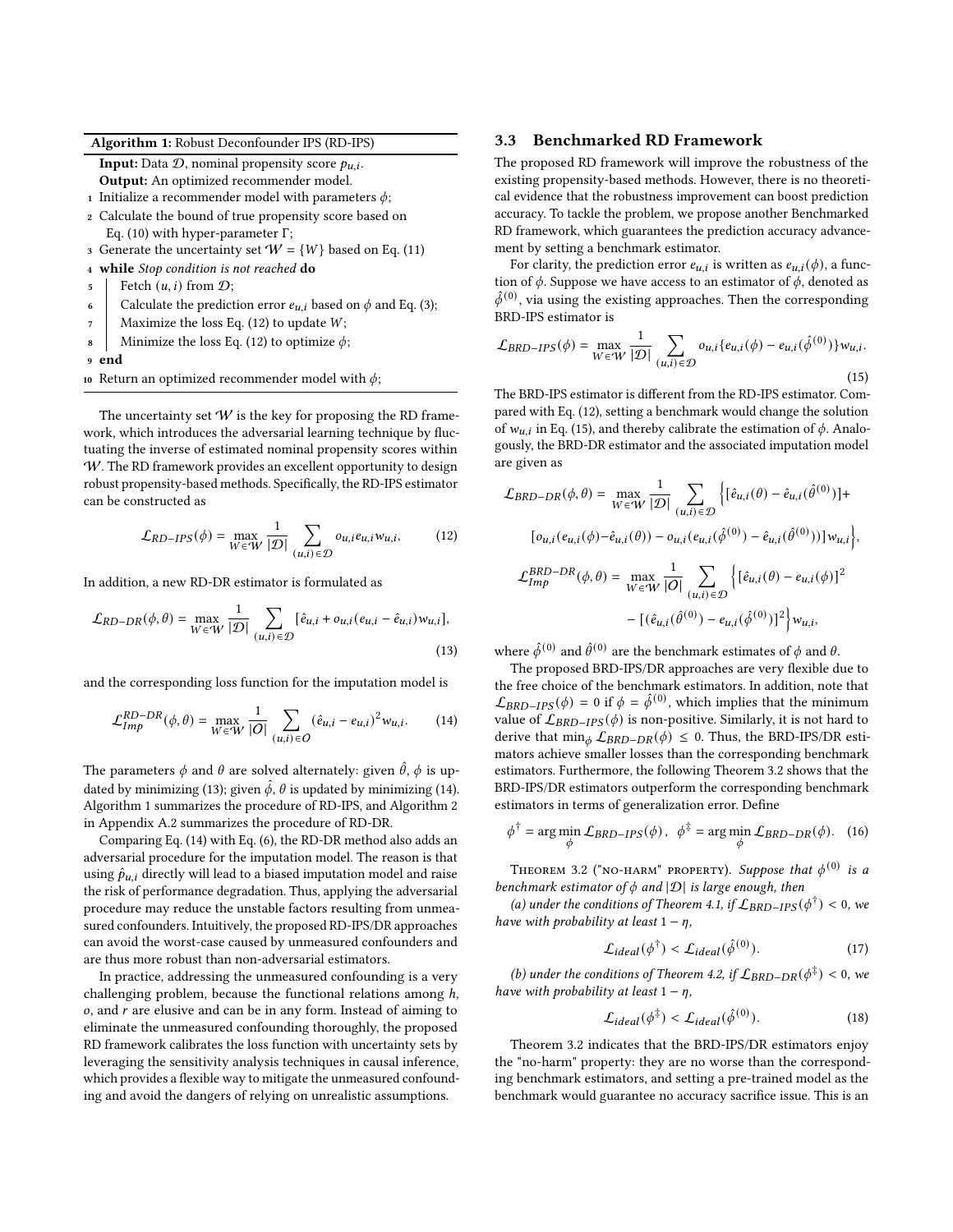appealing and exciting result that means we can comfortably implement BRD in practical recommender systems by setting the current recommender model as the benchmark. In Appendix [A.2,](#page-10-2) Algorithm [3](#page-10-3) summarizes the procedures of BRD-IPS. RD and BRD are general frameworks that can be applied in normal propensity-based methods. Recent debias work in recommendation [\[5,](#page-8-10) [28,](#page-8-31) [47\]](#page-8-32) generalizes these propensity-based methods. We then consider extending RD and BRD to a recent advance AutoDebias [\[5\]](#page-8-10).

### 3.4 RD and BRD AutoDebias

AutoDebias [\[5\]](#page-8-10) is a general propensity-based method that learns the propensity score from uniform data and imputes ratings of unobserved data in training phase to boost the prediction accuracy. Based on the RD framework, the new RD AutoDebias (RD-Auto) estimator is given as

$$
\mathcal{L}_{RD-Auto}(\phi) = \max_{W \in \mathcal{W}} \frac{1}{|\mathcal{D}|} \sum_{(u,i) \in \mathcal{D}} \left[ o_{u,i} e_{u,i}(\phi) w_{u,i} + \mathcal{L}^{Auto}_{Imp}(\phi) \right],
$$

where  $\mathcal{L}_{Imb}^{Auto}(\phi)$  is the loss that measures the distance between model predictions and the imputation ratings. Moreover, the BRD AutoDebias (BRD-Auto) estimator is presented as

$$
\mathcal{L}_{BRD-Auto}(\phi) = \max_{W \in W} \frac{1}{|\mathcal{D}|} \sum_{(u,i) \in \mathcal{D}} \left\{ \mathcal{L}_{Imp}^{Auto}(\phi) - \mathcal{L}_{Imp}^{Auto}(\hat{\phi}^{(0)}) + o_{u,i}(e_{u,i}(\phi) - e_{u,i}(\hat{\phi}^{(0)}))w_{u,i} \right\}.
$$
\n(19)

#### 4 THEORETICAL ANALYSIS

We present the generalization bounds of the proposed methods. The bounds depend on the complexity of the prediction model class. Letting  $\mathcal F$  be a class of functions and assume  $f_{\phi} \in \mathcal F$ , we define the Rademacher complexity

$$
\mathcal{R}(\mathcal{F}) = \mathbb{E}_{\sigma \sim \{-1, +1\}} |\mathcal{D}| \sup_{\hat{f}_{\phi} \in \mathcal{F}} \left[ \frac{1}{|\mathcal{D}|} \sum_{(u,i) \in \mathcal{D}} \sigma_{u,i} e_{u,i} \right],
$$

where  $\sigma = {\sigma_{u,i} : (u,i) \in \mathcal{D}}$  is a Rademacher sequence [\[24\]](#page-8-33). Assume that  $\mathcal F$  has a vanishing complexities, i.e.,  $\mathcal R(\mathcal F)\to 0$  as  $|\mathcal{D}| \to \infty$ . This is a very weak assumption, which is satisfied by common models including matrix factorization [\[21,](#page-8-34) [34\]](#page-8-35) considered in this paper.

Theorem 4.1 (generalization bound of RD-IPS and BRD-IPS). Suppose that  $\tilde{w}_{u,i} \in [\hat{a}_{u,i}, \hat{b}_{u,i}]$ ,  $e_{u,i} \leq C_1$ , and  $\tilde{w}_{u,i} \leq C_2$  for all  $(u,i)$ pairs. Then for any  $f_{\phi} \in \mathcal{F}$  and  $\eta > 0$ , we have that with probability at least  $1 - \eta$ ,

$$
\mathcal{L}_{ideal}(\phi) \le \mathcal{L}_{RD-IPS}(\phi) + \mathcal{B}(\eta, \mathcal{D}, \mathcal{F}), \qquad (20)
$$

$$
\mathcal{L}_{ideal}(\phi) - \mathcal{L}_{ideal}(\hat{\phi}^{(0)}) \le \mathcal{L}_{BRD-IPS}(\phi) + 2\mathcal{B}(\eta, \mathcal{D}, \mathcal{F}). \tag{21}
$$

where  $\phi^{(0)}$  is a pre-trained IPS estimator of  $\phi$ ,

$$
\mathcal{B}(\eta,\mathcal{D},\mathcal{F})=2(C_2+1)\mathcal{R}(\mathcal{F})+C_1(C_2+1)\sqrt{\frac{18\log(2/\eta)}{|\mathcal{D}|}}.
$$

Eq. [\(20\)](#page-4-0) and Eq. [\(21\)](#page-4-1) hold for any  $\phi$ . In particular, let  $\phi^*$  = arg min<sub> $\phi$ </sub>  $\mathcal{L}_{RD-IPS}(\phi)$ , the right side of [\(20\)](#page-4-0) reaches the minimum. Thus, the RD-IPS estimator is asymptotically an upper bound of the ideal estimator by noting that  $\mathcal{B}(\eta, \mathcal{D}, \mathcal{F}) \to 0$  as  $|\mathcal{D}| \to \infty$ . In

<span id="page-4-5"></span>Table 1: The statistics of Yahoo!R3, Coat, and Product.

| <b>Dataset</b> | #User  | #Item  | #Biased Data | #Unbiased Data |
|----------------|--------|--------|--------------|----------------|
| Yahoo!R3       | 15.400 | 1.000  | 311.704      | 54,000         |
| Coat           | 290    | 300    | 6.960        | 4.640          |
| Product        | 7.176  | 10.729 | 1.325.197    | 270,180        |

addition, Theorem 3.2(a) can be deduced by Eq. [\(21\)](#page-4-1). For  $\phi^{\dagger}$  defined in Eq. [\(16\)](#page-3-5), if  $\mathcal{L}_{BRD-IPS}(\phi^{\dagger}) < 0$ , then we have  $\mathcal{L}_{BRD-IPS}(\phi^{\dagger})$  $\leq -\epsilon$  for a positive constant  $\epsilon$ . When  $|\mathcal{D}|$  is large enough, such that  $\mathcal{B}(\eta, \mathcal{D}, \mathcal{F}) < \epsilon/2$ . Then Theorem 3.2(a) follows immediately from the truth that the right side of [\(21\)](#page-4-1) is negative by setting  $\phi = \phi^{\dagger}$ . For RD-DR and BRD-DR estimators, we have the similar results as shown in the following Theorem 4.2. And Theorem 3.2(b) also can be deduced by Theorem 4.2.

Theorem 4.2 (generalization bound of RD-DR and BRD-DR). Suppose that  $\tilde{w}_{u,i} \in [\hat{a}_{u,i}, \hat{b}_{u,i}], |e_{u,i} - \hat{e}_{u,i}| \leq C_3$ , and  $\tilde{w}_{u,i} \leq C_2$ , given imputed errors  $\{\hat{e}_{u,i} : (u,i) \in \mathcal{D}\}\$ , then for any  $f_{\phi} \in \mathcal{F}$  and  $\eta > 0$ , we have that with probability at least  $1 - \eta$ ,

$$
\mathcal{L}_{ideal}(\phi) \leq \mathcal{L}_{RD-DR}(\phi) + \mathcal{B}_2(\eta, \mathcal{D}, \mathcal{F}),
$$
  

$$
\mathcal{L}_{ideal}(\phi) - \mathcal{L}_{ideal}(\hat{\phi}^{(0)}) \leq \mathcal{L}_{BRD-DR}(\phi) + 2\mathcal{B}_2(\eta, \mathcal{D}, \mathcal{F}),
$$

where  $\phi^{(0)}$  is a pre-trained DR estimator of  $\phi$ ,

$$
\mathcal{B}_2(\eta, \mathcal{D}, \mathcal{F}) = 2(C_2 + 1)\mathcal{R}(\mathcal{F}) + (2C_1 + C_3)(C_2 + 1)\sqrt{\frac{2\log(2/\eta)}{|\mathcal{D}|}}.
$$

#### 5 EXPERIMENTS

We conduct experiments to answer the following questions:

- RQ1: Do the proposed RD and BRD boost the performance of propensity-based methods?
- RQ2: Do our methods stably perform well under the scenarios with different extents of unmeasured confounder?
- RQ3: What factors influence the effectiveness of our methods?

## 5.1 Experimental Settings

Datasets. To validate the effectiveness of RD and BRD, we utilize three datasets with unbiased data [\[32\]](#page-8-11) in different application domains: 1) Yahoo! $R3^6$  $R3^6$ , 2) Coat<sup>[7](#page-4-3)</sup>, and 3) Product<sup>[8](#page-4-4)</sup>, which are obtained from the music, coat, and micro-video recommendations, respectively. All datasets contain a set of biased data collecting the normal interactions of users in the platform, and a set of unbiased data collecting from a randomized controlled trial where items are assigned randomly (See Table. [1\)](#page-4-5). Following [\[5,](#page-8-10) [19\]](#page-8-36), the biased data is used to train, and we extract a small part (5% on Yahoo!R3 and Coat, 1% on Product) of unbiased data as unbiased training data, and set 5% unbiased data as the validation set for choosing hyper-parameters, and the rest of unbiased is used to test. As to Yahoo!R3 and Coat, explicit feedback with ratings larger than 3 is treated as 1, otherwise the feedback is labeled as −1. For the Product dataset, the feedback is defined by the platform based on user's playing time.

<span id="page-4-1"></span><span id="page-4-0"></span>Compared methods. We implement RD and BRD in three basic propensity-based methods Inverse Propensity Score (IPS) [\[32\]](#page-8-11),

<span id="page-4-3"></span><span id="page-4-2"></span><sup>6</sup><https://webscope.sandbox.yahoo.com/.>

<sup>7</sup><https://www.cs.cornell.edu/~schnabts/mnar/.>

<span id="page-4-4"></span><sup>&</sup>lt;sup>8</sup>It is a popular micro-video sharing platform.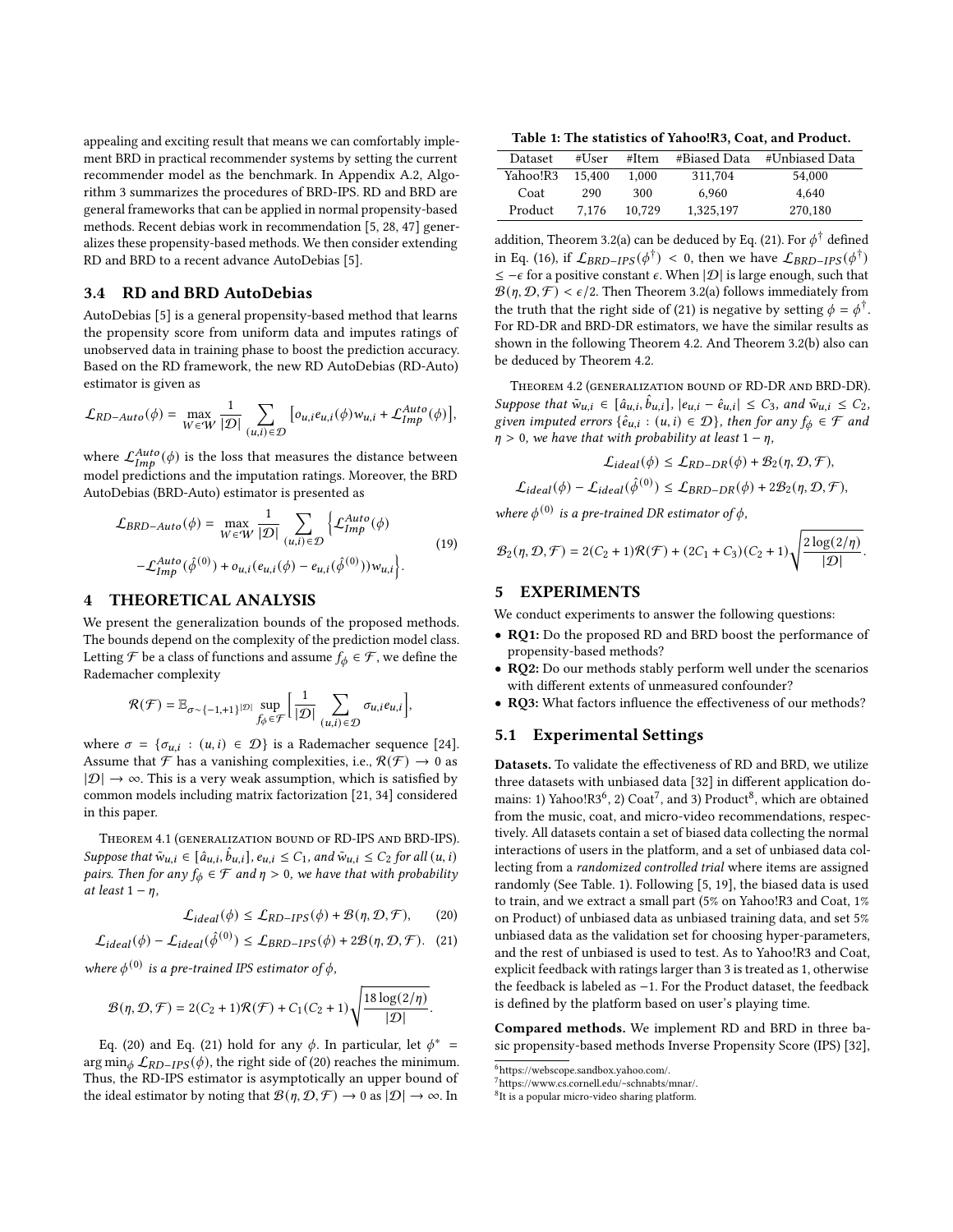| <b>Datasets</b> | Yahoo!R3    |                          |        | Coat                     |             |                          | Product |                          |             |                          |         |                          |
|-----------------|-------------|--------------------------|--------|--------------------------|-------------|--------------------------|---------|--------------------------|-------------|--------------------------|---------|--------------------------|
|                 | <b>UAUC</b> | RI                       | NDCG@5 | RI                       | <b>UAUC</b> | $_{\rm RI}$              | NDCG@5  | RI                       | <b>UAUC</b> | RI                       | NDCG@50 | $_{\rm RI}$              |
| Base model      | 0.6507      | ٠                        | 0.5449 | $\overline{\phantom{a}}$ | 0.6575      | ٠                        | 0.4761  | $\overline{\phantom{a}}$ | 0.6269      | $\overline{\phantom{0}}$ | 0.0914  | ۰                        |
| <b>DCF</b>      | 0.6542      | ۰                        | 0.5489 | $\overline{\phantom{a}}$ | 0.6490      | ۰                        | 0.5016  | ۰                        | 0.6680      | -                        | 0.1204  | ٠                        |
| <b>IPS</b>      | 0.6542      | $\overline{\phantom{a}}$ | 0.5525 | $\overline{\phantom{a}}$ | 0.6612      | $\overline{\phantom{a}}$ | 0.4858  | $\overline{\phantom{a}}$ | 0.6587      | $\overline{\phantom{a}}$ | 0.1131  | $\overline{\phantom{0}}$ |
| RD-IPS          | 0.6791      | 3.8%                     | 0.5808 | 5.1%                     | 0.6712      | 1.5%                     | 0.5145  | 5.9%                     | 0.6680      | 1.4%                     | 0.1266  | 12%                      |
| BRD-IPS         | 0.6810      | 4.1%                     | 0.5825 | 5.4%                     | 0.6819      | 3.1%                     | 0.5028  | 3.5%                     | 0.6753      | 2.5%                     | 0.1300  | 15.0%                    |
| DR              | 0.6633      | $\overline{\phantom{m}}$ | 0.5622 | $\overline{\phantom{a}}$ | 0.6689      | $\overline{\phantom{m}}$ | 0.4949  | $\overline{\phantom{a}}$ | 0.6612      | -                        | 0.1144  | ٠                        |
| RD-DR           | 0.6785      | 2.3%                     | 0.5799 | 3.1%                     | 0.6803      | 1.7%                     | 0.5092  | 2.9%                     | 0.6787      | 2.6%                     | 0.1277  | 11.6%                    |
| BRD-DR          | 0.6801      | 2.5%                     | 0.5842 | 3.9%                     | 0.6770      | 1.2%                     | 0.5080  | 2.8%                     | 0.6832      | 3.3%                     | 0.1428  | 24.8%                    |
| AutoDebias      | 0.7279      | ٠                        | 0.6421 | $\overline{a}$           | 0.6857      | ٠                        | 0.5264  | $\overline{\phantom{a}}$ | 0.6879      | ۰.                       | 0.1365  | $\overline{\phantom{a}}$ |
| RD-AutoDebias   | 0.7328      | 0.7%                     | 0.6453 | 0.6%                     | 0.6891      | 0.5%                     | 0.5337  | 1.4%                     | 0.6962      | 1.2%                     | 0.2183  | 59.9%                    |
| BRD-AutoDebias  | 0.7400      | 1.7%                     | 0.6580 | 2.6%                     | 0.6950      | $1.4\%$                  | 0.5647  | 7.3%                     | 0.6989      | $1.6\%$                  | 0.1493  | 9.4%                     |

<span id="page-5-2"></span>Table 2: Recommendation performances on Yahoo!R3, Coat, and Product. The best results relevant to each basic propensitybased method are highlighted with bold. RI refers to the relative improvement of RD or BRD over the corresponding baseline.

Doubly Robust (DR) [\[37\]](#page-8-12), and AutoDebias [\[5\]](#page-8-10) to validate their effectiveness. we also compare the methods above with DCF [\[39\]](#page-8-14) that can alleviate the effect of unmeasured confounders.

Base model [\[18\]](#page-8-37). We employ widely used Matrix Factorization (MF) as the base model for propensity-based methods, and adopt the public implement [\[5\]](#page-8-10) to train it with biased data.

IPS [\[32\]](#page-8-11). IPS is a classical propensity-based method. It estimates the propensity, and uses the inverse propensity score to weight the loss function. We adopt the public implementation [\[5\]](#page-8-10) and employ MF as the base model of IPS with the biased data for training.

DR [\[37\]](#page-8-12). DR is another classical propensity-based method. It trains a base model and a imputation model with loss functions adjusted by the propensity score. In this work we use the unbiased training data to estimate the propensity score, and implement DR base on MF with public implementation [\[5\]](#page-8-10).

AutoDebias [\[5\]](#page-8-10). AutoDebias is a general propensity-based method that learns the propensity score from unbiased training data with a meta-learning module. We adopt the source code and hyperparameter ranges for grid search released in the original paper.

DCF [\[39\]](#page-8-14). DCF is a deconfounded recommender that tries to make MF more robust to unobserved confounders. It trains an exposure model with exposure data to predict which item will be exposed to a user. By leveraging the training data and the predictions of the exposure model, DCF can learn a model that is more robust to unobserved confounders than MF. In our work, we use the combination of biased data and unbiased training data to train DCF. To obtain the exposure data, we set all −1 and 1 feedback in the training data as 1. We adopt the public implementation and tune the hyper-parameters following the official code.

RD. RD is our proposed method, and we apply RD in IPS, DR, and AutoDebias as RD-IPS, RD-DR, and RD-AutoDebias respectively.<sup>[9](#page-5-0)</sup> BRD. BRD is our proposed method, and we apply BRD in IPS, DR, and AutoDebias as BRD-IPS, BRD-DR, and BRD-AutoDebias respectively.

Evaluation Metrics. We adopt UAUC and NDCG@K to evaluate performances. For each user, we calculate the AUC [\[5\]](#page-8-10) and NDCG@K [\[5\]](#page-8-10) over the exposed items in the unbiased testing data, and then take the average scores of all users<sup>[10](#page-5-1)</sup> to obtain UAUC and NDCG@K, respectively. Here K is set to 5 for Yahoo!R3 and Coat, and is set to 50 for Product due to its low positive ratio (2.12%).

# 5.2 Performance Comparison (RQ1)

Table [2](#page-5-2) reports the performance comparison on three datasets. From the table, we have the following observations:

- Both RD and BRD boost the performances of corresponding IPS, DR, and AutoDebias regarding UAUC and NDCG across all datasets, which demonstrates the effectiveness of RD and BRD. We attribute the performance gain to calibrating the loss function with uncertainty sets obtained through sensitivity analysis, which accounts for the impact of unmeasured confounders.
- BRD-IPS, BRD-DR, and BRD-AutoDebias outperform the corresponding IPS, DR, and AutoDebias in all cases. These results validate the "no-harm" property of BRD, which are consistent with our theoretical analysis (Theorem 3.2). That is, incorporating the pre-trained propensity-based model into the loss function can guarantee no worse performance. Therefore, it will be safe to directly apply BRD to existing models.
- BRD achieves larger performance gains than RD in most cases. We postulate the reason is that BRD further incorporates a pretrained propensity-based model as the benchmark. It is also reasonable that RD achieves the best performance in a few cases if the impact of unmeasured confounders is strong and the benchmark model is largely affected. Moreover, in some cases BRD achieves higher UAUC but lower NDCG@K than RD. In these cases, BRD ranks the tail items in the ranking list more accurately than RD. We postulate the reason is the benchmark model in BRD ensures the mismatched items don't receive higher scores during adversarial training.
- As to the previous propensity-based methods, IPS, AutoDebias, and DR all achieve better performances than the base model regarding both UAUC and NDCG across all datasets. It validates that using the nominal propensity  $p_{u,i}$  to construct the estimator

<span id="page-5-0"></span><sup>9</sup>[https://github.com/Dingseewhole/Robust\\_Deconfounder\\_master/](https://github.com/Dingseewhole/Robust_Deconfounder_master/)

<span id="page-5-1"></span> $^{10}\mathrm{In}$  order to compare each method more accurately, we remove the testing users that only have positive (i.e., 1) or only have negative (i.e., -1) testing feedback, since their NDCG and AUC of all methods are always −1 or 1.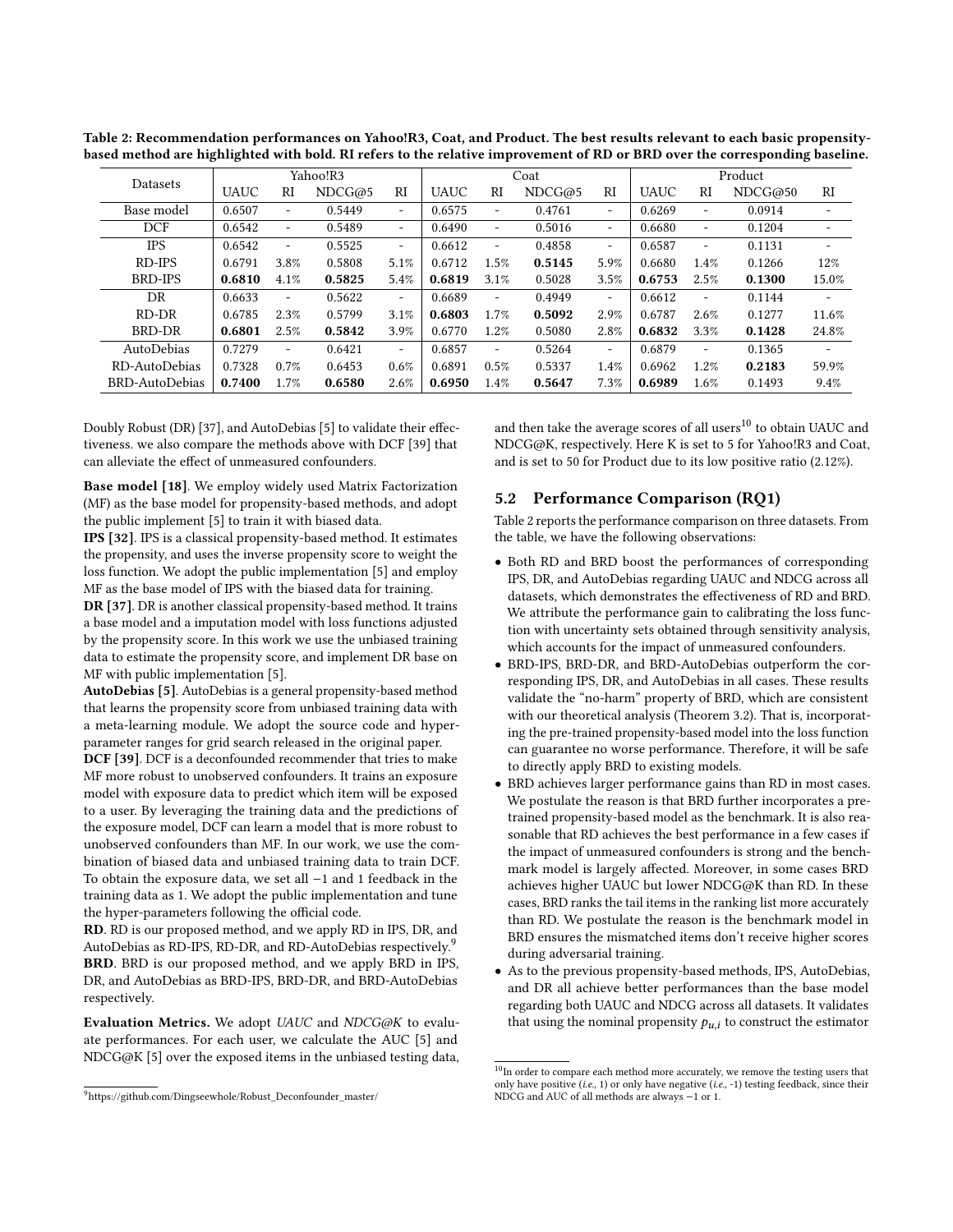can still help deconfounding. It is because adjusting the loss function with  $p_{u,i}$  can block the effect of measured confounders.

• DCF also considers unmeasured confounders, which outperforms MF and IPS in most cases, while performs worse than RD and BRD. We postulate the reason is that DCF assumes all confounders are relevant to the probability of exposure, which is not exactly satisfied. Moreover, the two-stage training strategy of DCF may raise the error amplification issue: the error of the exposure model may cause the performance degradation of DCF.

# 5.3 In-depth Analysis (RQ2, RQ3)

Study on Confounding Strength. We further investigate how RD and BRD perform as the impact of unmeasured confounder getting stronger. We test RD, BRD and the three basic propensitybased methods on semi-simulated datasets from Yahoo!R3. The semi-simulated data is generated by selectively masking a ratio of positive feedback in training data. The masking can be viewed as having unmeasured confounders that impact treatment (item exposure) and outcome (positive feedback). The mask ratios are set to {0.1, 0.2, 0.5, 0.8}, and the larger ratio means the stronger effect of the unmeasured confounder. To block the effect of training data reduction, we take random masking as a reference, which **randomly** masks training data regardless of the label at the ratios of {0.1, 0.2, 0.5, 0.8}. We denote the reference performance of IPS, DR, and Autodebias as IPS\_Random, DR\_Random, and AutoDebias\_Random.

The performance of all methods are shown in Figure [3.](#page-6-0) As to each mask ratio, we also show the relative improvement (i.e., RI) of RD and BRD over the basic propensity-based methods. From the figures, we have the following observations: 1) the performance of IPS, DR, and AutoDebias deteriorates as the mask ratio increases, i.e., the effect of unmeasured confounder increases. 2) IPS, DR, and AutoDebias perform worse than the corresponding IPS\_Random, DR\_Random, AutoDebias\_Random across all mask ratios. These results confirm the performance degradation of the basic propensitybased methods are mainly caused by the unmeasured confounder that we simulated. 3) RD and BRD stably outperform the corresponding IPS, DR, and AutoDebias w.r.t. both UAUC and NDCG across all mask ratios. It indicates that our methods make the propensitybased methods robust to unmeasured confounders with different strengths. 4) In most cases, the largest RI is achieved under the highest mask ratio when the confounding effect is the strongest. In other words, our methods achieve the most outstanding performance gain when the effect of unmeasured confounders is significant. We believe the reason is our methods leverage the adversarial learning to consider the worst-case caused by unmeasured confounders. 5) In some instances, basic propensity-based methods perform better under the randomly masking setting (e.g., IPS\_Random). Since the original training data of Yahoo!R3 is biased, not all training samples play a positive role of unbiased test. We believe that, in these cases, the masked samples are the ones that are difficult to debias, and masking these samples improves the unbiasedness of prediction.

Effects on Propensities. The adversarial learning process of RD makes perturbations on every nominal propensity given by IPS or DR. To investigate the effects of RD, we calculate the absolute gap between the inverse of the nominal propensity and final propensity

<span id="page-6-0"></span>

Figure 3: Performances of basic propensity-based methods under settings with and without the simulated unmeasured confounders, and the performance of RD and BRD applied in corresponding basic propensity-based methods on Yahoo!R3.

<span id="page-6-1"></span>

Figure 4: Distribution of inverse nominal propensity scores and those given by RD after the optimization.

given by RD. Figure [4](#page-6-1) shows that the average gap on each item is positively correlated to item frequency. In Theorem 3.1 we proved the objective function of IPS/DR is biased since they use the nominal propensity. Also, the frequent items have more critical bias issue, because their embedding are trained more frequently to fit the biased objective function. Therefore, RD-IPS/DR makes larger perturbations for the frequent items' propensities to debias.

To further evaluate whether the larger perturbations are beneficial, we report the group-wise performance of IPS, DR, RD-IPS/DR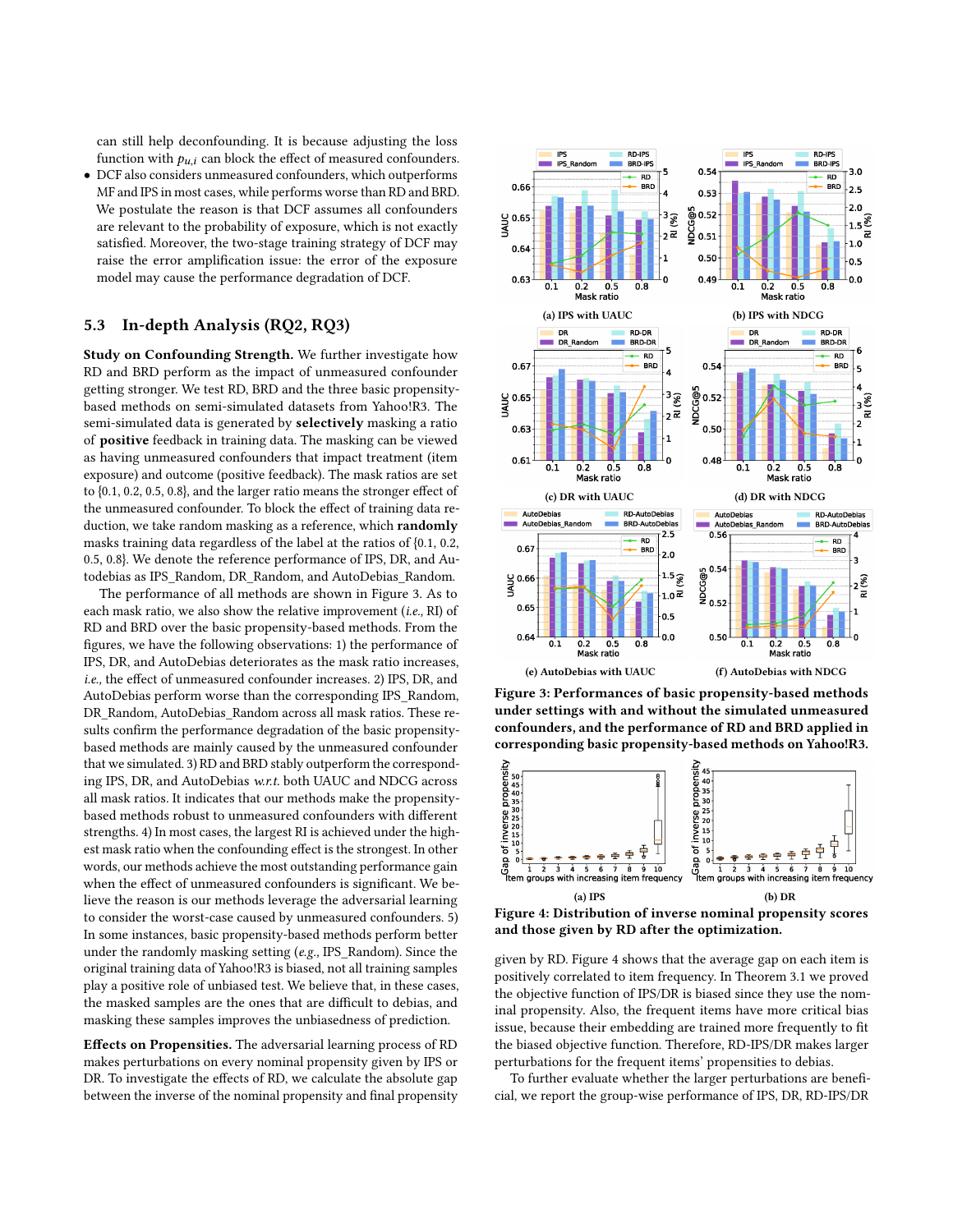|            |             |                          | High frequency |        | Low frequency |                          |        |       |  |
|------------|-------------|--------------------------|----------------|--------|---------------|--------------------------|--------|-------|--|
| Item set   | <b>UAUC</b> | <b>RI</b>                | NDCG@5         | RI     | <b>UAUC</b>   | RI                       | NDCG@5 | RI    |  |
| <b>IPS</b> | 0.6536      | $\overline{\phantom{a}}$ | 0.7370         | $\sim$ | 0.6254        | $\overline{\phantom{a}}$ | 0.7151 |       |  |
| RD-IPS     | 0.6867      | 5.06%                    | 0.7576         | 2.80%  | 0.6310        | 0.90%                    | 0.7164 | 0.18% |  |
| DR         | 0.6713      | $\sim$                   | 0.7464         | $\sim$ | 0.6206        | $\overline{a}$           | 0.7118 |       |  |
| RD-DR      | 0.6845      | 1.97%                    | 0.7540         | 1.02%  | 0.6250        | 0.71%                    | 0.7138 | 0.28% |  |
|            |             |                          |                |        |               |                          |        |       |  |

<span id="page-7-0"></span>Table 3: Group-wise performance of IPS, DR, and RD-IPS/DR.

<span id="page-7-1"></span>

Figure 5: Performances of different optimizing methods.

Table 4: Performances of DR, RD-DR and RD-NI-DR.

<span id="page-7-2"></span>

| Dataset           |        | Yahoo!R3 |        | Coat   | Product |                                      |  |
|-------------------|--------|----------|--------|--------|---------|--------------------------------------|--|
|                   |        |          |        |        |         | UAUC NDCG@5 UAUC NDCG@5 UAUC NDCG@50 |  |
| DR.               | 0.6633 | 0.5622   | 0.6689 | 0.4949 | 0.6612  | 0.1144                               |  |
| $RD-NI-DR$ 0.6664 |        | 0.5642   | 0.6734 | 0.5027 | 0.6782  | 0.1265                               |  |
| RD-DR             | 0.6785 | 0.5799   | 0.6803 | 0.5092 | 0.6787  | 0.1277                               |  |

on the high/low frequency item sets of Yahoo!R3. According to the item frequency in the training set, the high frequency set includes the testing samples related to the 50% highest frequency items, and the low frequency set includes the rest testing samples. As shown in Table [3,](#page-7-0) RD-IPS and RD-DR achieve higher relative performance gains on the high frequency set as compared to the corresponding IPS and DR. These results validate the benefit of adding larger perturbations on frequent items.

Ablation Study. Recall that we adopt adversarial learning to optimize the worst-case in the uncertainty set  $W$ . To further validate the effectiveness of this design, we compare it with two variants: RD-IPS-r and RD-IPS-n. In each training epoch, RD-IPS-r randomly selects inverse propensities from W to construct the loss function in Eq. [\(12\)](#page-3-0). RD-IPS-n adds a Gaussian white noise to the nominal inverse propensity score  $w_{u,i}$  in each training epoch to construct the loss function. We set the standard deviation of the Gaussian white noise as  $(\hat{b}_{u,i} - \hat{a}_{u,i})/2$ . Figure [5](#page-7-1) shows that RD-IPS achieves better performances than its variants, validating the effectiveness of the adversarial learning.

Recall that DR estimator consists of two losses Eq. [\(5\)](#page-2-4) and Eq. [\(6\)](#page-2-5), which are both adjusted by propensities. When implementing RD-DR, we calibrate both losses with the uncertainty set (*i.e.*, Eq. [\(13\)](#page-3-1) and Eq. [\(14\)](#page-3-2)). To validate the necessity of using adversarial learning to train the imputation model with Eq. [\(14\)](#page-3-2), we make an ablation study of RD-DR by comparing it with RD-NI-DR. RD-NI-DR only employs the adversarial procedure for base model, i.e., RD-NI-DR jointly optimizes Eq. [\(13\)](#page-3-1) and Eq. [\(6\)](#page-2-5). Table. [4](#page-7-2) shows the performance of DR, RN-NI-DR, and RD-DR. Notably, RD-DR outperforms RD-NI-DR in all cases, which indicates that adding an adversarial procedure for the imputation model reduces the unstable factors resulting from

unmeasured confounders. RD-NI-DR still outperforms DR, which further validates the rationality of our methods.

# 6 RELATED WORK

In this section, we review existing work on Causal Inference in Recommendation and Debias in Recommendation, which are most relevant with this work.

Causal Inference in Recommendation. Causal inference [\[27\]](#page-8-5) is the science that aims to estimate the causal effects between the variables, and has been widely used in natural language inference [\[10\]](#page-8-38), computer vision [\[26\]](#page-8-39), and recommendation [\[37\]](#page-8-12). The first line of causal inference in recommendation is on confounding effects [\[39,](#page-8-14) [42\]](#page-8-40). For example, [\[4\]](#page-8-41) explores recommender systems are affected by algorithmic confounding. PD [\[45\]](#page-8-9) reveals item popularity is a confounder that affects both item exposure and probability of interaction. By measuring the extent of item popularity, PD eliminates the confounding bias caused by popularity and boosts the recommendation performance. Another line is counterfactual learning methods [\[36,](#page-8-1) [40,](#page-8-4) [43\]](#page-8-42). For example, [\[36\]](#page-8-1) imagines a counterfactual world to reduce the direct effect of the exposure features, and trains a recommender model that overcomes the clickbait issue. [\[43\]](#page-8-42) proposes CPR that can generate counterfactual samples for promoting recommendation performance. MACR [\[40\]](#page-8-4) proposes a counterfactual inference framework to remove the effect of item popularity for better recommendation. In this paper we propose a general solution that makes the propensity-based methods robust to unmeasured confounders, which is parallel with the deconfounding or counterfactual methods.

Debias in Recommendation. Bias is a common problem in recommender systems that getting more and more attention. Since recommender systems are trained with historical data that has intrinsic biases [\[6\]](#page-8-8), the system always suffers from bias issues such as, popularity bias [\[45\]](#page-8-9), position bias [\[1\]](#page-8-43), and conformity bias [\[22\]](#page-8-44). To mitigate the bias issue, many solutions have been proposed. For example, propensity-based methods [\[6,](#page-8-8) [32,](#page-8-11) [37\]](#page-8-12) estimate the propensity score and try to construct the unbiased estimator as the objective function for unbiased learning. Causal inference methods [\[40,](#page-8-4) [45\]](#page-8-9) aim to block the effect of variables that cause the bias. Causal embedding-based methods [\[19,](#page-8-36) [46\]](#page-8-45) aim to learn more rational causal embedding for mitigating the effect of bias. Different with existing works that aim to alleviate one or several bias, our work focuses on mitigating the confounding bias caused by unmeasured confounders.

# 7 CONCLUSION

In this work, we studied how to combat the unmeasured confounders in recommendation. By theoretically analyzing the existing propensity-based methods, we found that they are biased in the presence of unmeasured confounders due to adjusting the estimator with nominal propensities. However, the true propensity can never be accurately estimated, so we proposed Robust Deconfounder that leverages the sensitivity analysis to estimate the uncertainty set of the true propensity. To learn models that are robust to unmeasured confounders, RD leverages the adversarial learning technique to optimize the worst-case with the propensity in the uncertainty set.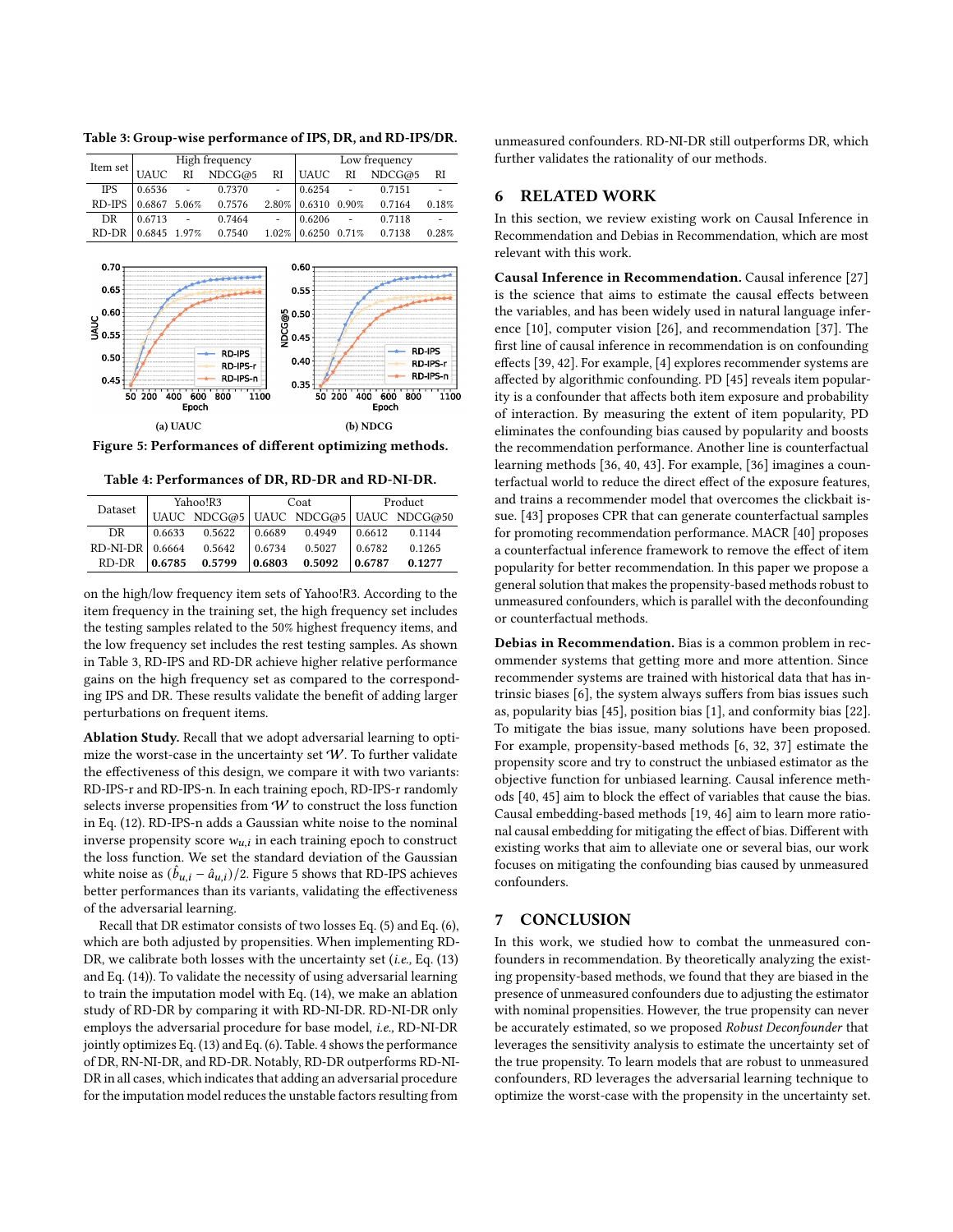Furthermore, we proposed Benchmarked Robust Deconfounder that incorporates a pre-trained propensity-based model as a benchmark to avoid the trade-off issue between robustness and accuracy, and we proved the no-harm property of BRD through theoretical analysis. We conducted experiments on three real-world datasets and did the theoretical analysis, proving the robustness and superiority of RD and BRD.

This work shows the limitation of propensity-based methods in recommendation, and proposes a general solution. In the future, we are interested in testing our methods on more recommender models such as graph convolutional network based models. Moreover, we would like to explore how to automatically estimate the hyperparameter Γ from the data of different scenarios.

## ACKNOWLEDGMENTS

This work is supported by the National Key Research and Development Program of China (2021ZD0111802), the National Natural Science Foundation of China (61972372, U21B2026, 62121002), and the CCCD Key Lab of Ministry of Culture and Tourism.

#### REFERENCES

- <span id="page-8-43"></span>[1] Qingyao Ai, Keping Bi, Cheng Luo, Jiafeng Guo, and W Bruce Croft. 2018. Unbiased learning to rank with unbiased propensity estimation. In SIGIR. 385–394.
- <span id="page-8-30"></span>[2] Heejung Bang and James M. Robins. 2005. Doubly robust estimation in missing data and causal inference models. Biometrics (2005), 962–972.
- <span id="page-8-22"></span>[3] Anirban Chakraborty, Manaar Alam, Vishal Dey, Anupam Chattopadhyay, and Debdeep Mukhopadhyay. 2018. Adversarial attacks and defences: A survey. arXiv:1810.00069 (2018).
- <span id="page-8-41"></span>[4] Allison JB Chaney, Brandon M Stewart, and Barbara E Engelhardt. 2018. How algorithmic confounding in recommendation systems increases homogeneity and decreases utility. In RecSys. 224–232.
- <span id="page-8-10"></span>[5] Jiawei Chen, Hande Dong, Yang Qiu, Xiangnan He, Xin Xin, Liang Chen, Guli Lin, and Keping Yang. 2021. AutoDebias: Learning to debias for recommendation. In SIGIR. 21–30.
- <span id="page-8-8"></span>[6] Jiawei Chen, Hande Dong, Xiang Wang, Fuli Feng, Meng Wang, and Xiangnan He. 2020. Bias and debias in recommender system: A survey and future directions. arXiv:2010.03240 (2020).
- <span id="page-8-2"></span>[7] Jiawei Chen, Can Wang, Sheng Zhou, Qihao Shi, Yan Feng, and Chun Chen. 2019. Samwalker: Social recommendation with informative sampling strategy. In WWW. 228–239.
- <span id="page-8-0"></span>[8] Zhiyong Cheng, Fan Liu, Shenghan Mei, Yangyang Guo, Lei Zhu, and Liqiang Nie. 2022. Feature-Level Attentive ICF for Recommendation. ACM Transactions on Information Systems (2022), 1–24.
- <span id="page-8-20"></span>[9] H Christopher Frey and Sumeet R Patil. 2002. Identification and review of sensitivity analysis methods. Risk analysis (2002), 553-578.
- <span id="page-8-38"></span>[10] Fuli Feng, Jizhi Zhang, Xiangnan He, Hanwang Zhang, and Tat-Seng Chua. 2021. Empowering Language Understanding with Counterfactual Reasoning. In ACL. 2226–2236.
- <span id="page-8-27"></span>[11] Siyuan Guo, Lixin Zou, Yiding Liu, Wenwen Ye, Suqi Cheng, Shuaiqiang Wang, Hechang Chen, Dawei Yin, and Yi Chang. 2021. Enhanced Doubly Robust Learning for Debiasing Post-Click Conversion Rate Estimation. In SIGIR.
- <span id="page-8-17"></span>[12] M.A. Hernán and J. M. Robins. 2020. Causal Inference: What If. Boca Raton: Chapman and Hall/CRC.
- <span id="page-8-13"></span>[13] Paul W Holland. 1986. Statistics and causal inference. Journal of the American statistical Association (1986), 945–960.
- <span id="page-8-25"></span>[14] D. G. Horvitz and D. J. Thompson. 1952. A Generalization of Sampling Without Replacement From a Finite Universe. Journal of the American Statistical Association 47 (1952), 663–685.
- <span id="page-8-18"></span>[15] Guido W Imbens. 2020. Potential outcome and directed acyclic graph approaches to causality: Relevance for empirical practice in economics. Journal of Economic Literature (2020), 1129–79.
- <span id="page-8-23"></span>[16] G. W. Imbens and D. B. Rubin. 2015. Causal Inference For Statistics Social and Biomedical Science. Cambridge University Press.
- <span id="page-8-19"></span>[17] Nathan Kallus and Angela Zhou. 2018. Confounding-Robust Policy Improvement. In NeurIPS. 9289–9299.
- <span id="page-8-37"></span>[18] Yehuda Koren, Robert Bell, and Chris Volinsky. 2009. Matrix factorization techniques for recommender systems. Computer (2009), 30–37.
- <span id="page-8-36"></span>[19] Dugang Liu, Pengxiang Cheng, Zhenhua Dong, Xiuqiang He, Weike Pan, and Zhong Ming. 2020. A general knowledge distillation framework for counterfactual recommendation via uniform data. In SIGIR. 831–840.
- <span id="page-8-3"></span>[20] Fan Liu, Zhiyong Cheng, Lei Zhu, Zan Gao, and Liqiang Nie. 2021. Interest-aware message-passing gcn for recommendation. In WWW. 1296–1305.
- <span id="page-8-34"></span>[21] Tongliang Liu and Dacheng Tao. 2015. On the performance of manhattan nonnegative matrix factorization. IEEE Transactions on Neural Networks and Learning Systems (2015), 1851–1863.
- <span id="page-8-44"></span>[22] Yiming Liu, Xuezhi Cao, and Yong Yu. 2016. Are You Influenced by Others When Rating?: Improve Rating Prediction by Conformity Modeling. In RecSys. 269–272.
- <span id="page-8-15"></span>[23] Xuying Meng, Suhang Wang, Kai Shu, Jundong Li, Bo Chen, Huan Liu, and Yujun Zhang. 2018. Personalized privacy-preserving social recommendation. In AAAI.
- <span id="page-8-33"></span>[24] Mehryar Mohri, Afshin Rostamizadeh, and Ameet Talwalkar. 2018. Foundations of Machine Learning. MIT Press.
- <span id="page-8-6"></span>[25] Jerzy Splawa Neyman. 1990. On the application of probability theory to agricultural experiments. Essay on principles. Section 9. Statist. Sci. 5 (1990), 465–472.
- <span id="page-8-39"></span>[26] Yulei Niu, Kaihua Tang, Hanwang Zhang, Zhiwu Lu, Xian-Sheng Hua, and Ji-Rong Wen. 2021. Counterfactual vqa: A cause-effect look at language bias. In CVPR. 12700–12710.
- <span id="page-8-5"></span>[27] Judea Pearl. 2009. Causality. Cambridge university press.
- <span id="page-8-31"></span>[28] Zhen Qin, Suming J. Chen, Donald Metzler, Yongwoo Noh, Jingzheng Qin, and Xuanhui Wang. 2020. Attribute-based Propensity for Unbiased Learning in Recommender Systems: Algorithm and Case Studies. In KDD. 2359–2367.
- <span id="page-8-21"></span>[29] Paul R. Rosenbaum. 2020. Design of Observational Studies. Springer Series in Statistics.
- <span id="page-8-7"></span>[30] D. B. Rubin. 1974. Estimating causal effects of treatments in randomized and nonrandomized studies. Journal of educational psychology 66 (1974), 688–701.
- <span id="page-8-26"></span>[31] Yuta Saito, Suguru Yaginuma, Yuta Nishino, Hayato Sakata, and Kazuhide Nakata. 2020. Unbiased recommender learning from missing-not-at-random implicit feedback. In WSDM. 501–509.
- <span id="page-8-11"></span>[32] Tobias Schnabel, Adith Swaminathan, Ashudeep Singh, Navin Chandak, and Thorsten Joachims. 2016. Recommendations as Treatments: Debiasing Learning and Evaluation. In ICML. 1670–1679.
- <span id="page-8-46"></span>[33] Shai Shalev-Shwartz and Shai Ben-David. 2014. Understanding Machine Learning: From Theory to Algorithms. Cambridge University Press.
- <span id="page-8-35"></span>[34] Nathan Srebro, Jason Rennie, and Tommi Jaakkola. 2004. Maximum-margin matrix factorization. NeurIPS (2004).
- <span id="page-8-16"></span>[35] Qinyong Wang, Hongzhi Yin, Tong Chen, Junliang Yu, Alexander Zhou, and Xiangliang Zhang. 2021. Fast-adapting and privacy-preserving federated recommender system. The International Journal on Very Large Data Bases (2021),  $1 - 20.$
- <span id="page-8-1"></span>[36] Wenjie Wang, Fuli Feng, Xiangnan He, Hanwang Zhang, and Tat-Seng Chua. 2021. Clicks can be cheating: Counterfactual recommendation for mitigating clickbait issue. In SIGIR. 1288–1297.
- <span id="page-8-12"></span>[37] Xiaojie Wang, Rui Zhang, Yu Sun, and Jianzhong Qi. 2019. Doubly Robust Joint Learning for Recommendation on Data Missing Not at Random. In ICML. 6638–6647.
- <span id="page-8-28"></span>[38] Xiaojie Wang, Rui Zhang, Yu Sun, and Jianzhong Qi. 2021. Combating Selection Biases in Recommender Systems with a Few Unbiased Ratings. In WSDM. 427– 435.
- <span id="page-8-14"></span>[39] Yixin Wang, Dawen Liang, Laurent Charlin, and David M Blei. 2020. Causal inference for recommender systems. In RecSys. 426–431.
- <span id="page-8-4"></span>[40] Tianxin Wei, Fuli Feng, Jiawei Chen, Ziwei Wu, Jinfeng Yi, and Xiangnan He. 2021. Model-agnostic counterfactual reasoning for eliminating popularity bias in recommender system. In KDD. 1791–1800.
- <span id="page-8-24"></span>[41] Peng Wu, Haoxuan Li, Yuhao Deng, Wenjie Hu, Quanyu Dai, Zhenhua Dong, Jie Sun, Rui Zhang, and Xiao-Hua Zhou. 2022. Causal Analysis Framework for Recommendation. arXiv:2201.06716 (2022).
- <span id="page-8-40"></span>[42] Shuyuan Xu, Juntao Tan, Shelby Heinecke, Jia Li, and Yongfeng Zhang. 2021. Deconfounded Causal Collaborative Filtering. arXiv:2110.07122 (2021).
- <span id="page-8-42"></span>[43] Mengyue Yang, Quanyu Dai, Zhenhua Dong, Xu Chen, Xiuqiang He, and Jun Wang. 2021. Top-N Recommendation with Counterfactual User Preference Simulation. In CIKM. 2342–2351.
- <span id="page-8-29"></span>[44] Wenhao Zhang, Wentian Bao, Xiao-Yang Liu, Keping Yang, Quan Lin, Hong Wen, and Ramin Ramezani. 2020. Large-scale Causal Approaches to Debiasing Post-click Conversion Rate Estimation with Multi-task Learning. In WWW. 2775– 2781.
- <span id="page-8-9"></span>[45] Yang Zhang, Fuli Feng, Xiangnan He, Tianxin Wei, Chonggang Song, Guohui Ling, and Yongdong Zhang. 2021. Causal intervention for leveraging popularity bias in recommendation. In SIGIR. 11–20.
- <span id="page-8-45"></span>[46] Yu Zheng, Chen Gao, Xiang Li, Xiangnan He, Yong Li, and Depeng Jin. 2021. Disentangling User Interest and Conformity for Recommendation with Causal Embedding. In WWW. 2980–2991.
- <span id="page-8-32"></span>Ziwei Zhu, Yun He, Yin Zhang, and James Caverlee. 2020. Unbiased Implicit Recommendation and Propensity Estimation via Combinational Joint Learning. In RecSys. 551–556.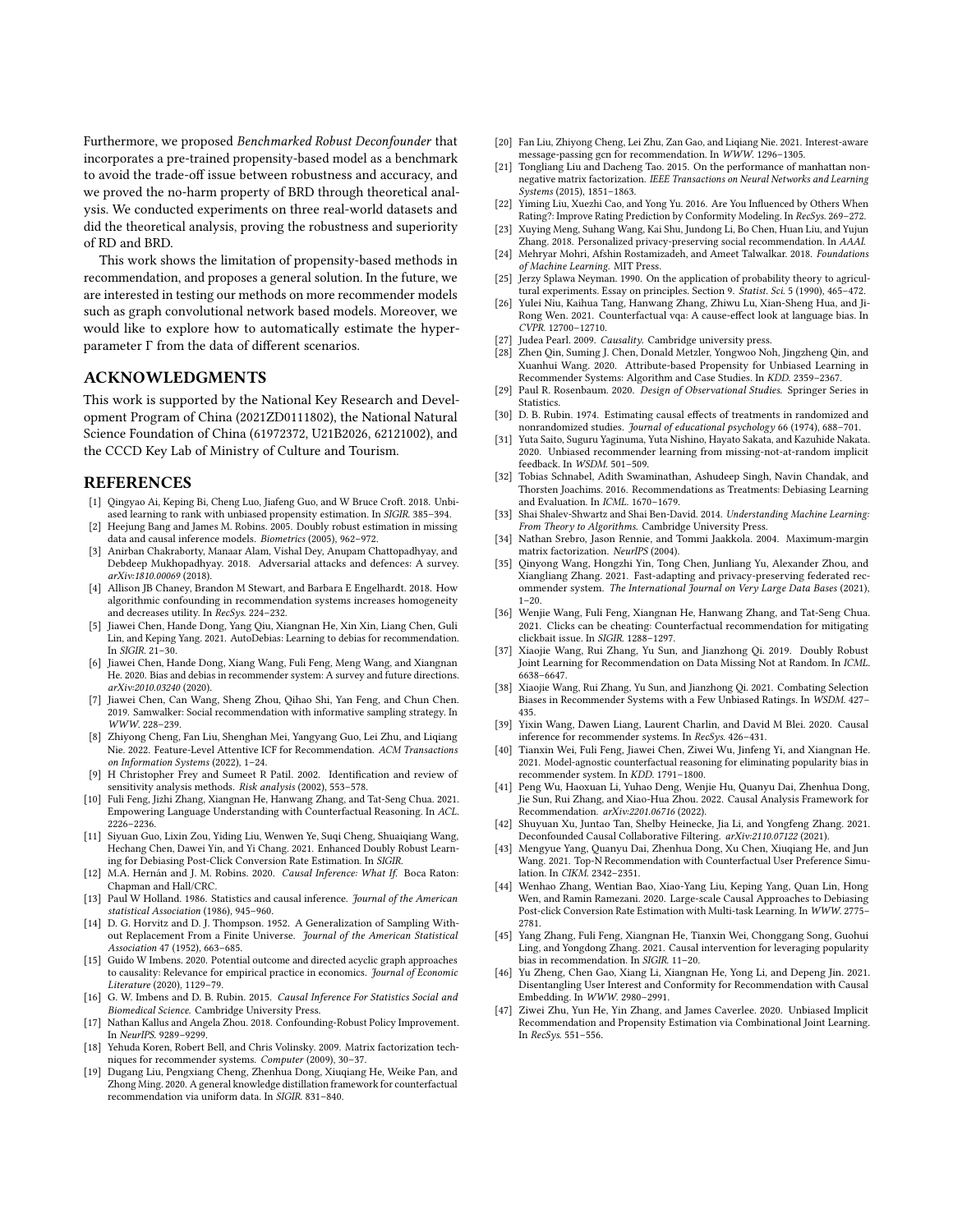## A APPENDIX A.1 Theoretical Proof

LEMMA A.1 (MCDIARMID'S INEQUALITY). Let  $X_1, ..., X_m \in \mathcal{X}^m$  be a set of  $m \geq 1$  independent random variables and assume that there exist  $c_1, ..., c_m > 0$  such that  $f : \mathcal{X}^m \to \mathbb{R}$  satisfies the following conditions:

$$
|f(x_1, ..., x_i, ..., x_m) - f(x_1, ..., x_i', ..., x_m)| \le c_i,
$$

for all  $i \in \{1, 2, ..., m\}$  and any points  $x_1, ..., x_m, x'_i \in X$ . Let  $f(S)$ denote  $f(X_1, ..., X_m)$ , then for all  $\epsilon > 0$ , the following inequalities hold:

$$
\mathbb{P}[f(S) - \mathbb{E}\{f(S)\} \ge \epsilon] \le \exp\left(-\frac{-2\epsilon^2}{\sum_{i=1}^m c_i^2}\right)
$$

$$
\mathbb{P}[f(S) - \mathbb{E}\{f(S)\} \le -\epsilon] \le \exp\left(-\frac{-2\epsilon^2}{\sum_{i=1}^m c_i^2}\right).
$$

PROOF. The proof can be found in Appendix D.2 of [\[24\]](#page-8-33).  $\Box$ 

<span id="page-9-0"></span>LEMMA A.2 (RADEMACHER COMPARISON LEMMA). Let  $X \in \mathcal{X}$  be a random variable with distribution  $\mathbb{P},X_1,...,X_m$  be a set of independent copies of X,  $G$  be a class of real-valued functions on  $X$ . Then we have

$$
\mathbb{E}\sup_{g\in\mathcal{G}}\left|\frac{1}{m}\sum_{i=1}^{m}g(X_i)-\mathbb{E}(g(X_i))\right|\leq 2\mathbb{E}\left[\mathbb{E}_{\sigma\sim\{-1,+1\}}\sup_{g\in\mathcal{G}}\left|\frac{1}{m}\sum_{i=1}^{m}g(X_i)\sigma_i\right|\right]
$$

where  $\sigma = (\sigma_1, ..., \sigma_m)$  is a Rademacher sequence.

PROOF. The proof can be found in Lemma 26.2 of [\[33\]](#page-8-46).  $\Box$ 

PROOF OF THEOREM 3.1. We first prove conclusion (b). If  $\hat{p}_{u,i}$  =  $\tilde{p}_{u,i}$ , we have

$$
\mathbb{E}\left(\mathcal{L}_{IPS}(\phi)\right) = \mathbb{E}\left(\frac{o_{u,i}e_{u,i}}{\tilde{p}_{u,i}}\right)
$$
  
\n
$$
= \mathbb{E}\left\{\mathbb{E}\left(\frac{o_{u,i}e_{u,i}}{\tilde{p}_{u,i}} \mid x_{u,i}, h_{u,i}\right)\right\}
$$
  
\n
$$
= \mathbb{E}\left\{\frac{\mathbb{E}(o_{u,i}e_{u,i} \mid x_{u,i}, h_{u,i})}{\tilde{p}_{u,i}}\right\}
$$
  
\n
$$
= \mathbb{E}\left\{\frac{\mathbb{E}(o_{u,i} \mid x_{u,i}, h_{u,i})\mathbb{E}(e_{u,i} \mid x_{u,i}, h_{u,i})}{\tilde{p}_{u,i}}\right\}
$$
  
\n
$$
= \mathbb{E}\left\{\frac{\tilde{p}_{u,i}\mathbb{E}(e_{u,i} \mid x_{u,i}, h_{u,i})}{\tilde{p}_{u,i}}\right\}
$$
  
\n
$$
= \mathbb{E}\left[\mathbb{E}(e_{u,i} \mid x_{u,i}, h_{u,i})\right]
$$
  
\n
$$
= \mathbb{E}[e_{u,i}] = \mathcal{L}_{ideal}(\phi).
$$

where the second and the second last equations follow by the law of iterated expectations, the third equation follows from the truth that  $\tilde{p}_{u,i}$  is a function of  $(x_{u,i}, h_{u,i})$ . Since  $(x_{u,i}, h_{u,i})$  include all confounders,  $o_{u,i} \perp r_{u,i}(1) | (x_{u,i}, h_{u,i})$ , which leads to  $o_{u,i} \perp e_{u,i}$  $(x_{u,i}, h_{u,i})$  and hence the fourth equation holds.

Similarly, if 
$$
\hat{p}_{u,i} = \tilde{p}_{u,i}
$$
,  $\hat{e}_{u,i} = g_{u,i}$ ,  $\mathbb{E}(\mathcal{L}_{DR}(\phi))$  equals  
\n
$$
\mathbb{E}\left[e_{u,i} + \frac{\{\tilde{p}_{u,i} - o_{u,i}\} \cdot \{g_{u,i} - e_{u,i}\}}{\tilde{p}_{u,i}}\right]
$$
\n
$$
= \mathcal{L}_{ideal}(\phi) + \mathbb{E}\left[\frac{\{\tilde{p}_{u,i} - o_{u,i}\} \cdot \{g_{u,i} - e_{u,i}\}}{\tilde{p}_{u,i}}\right]
$$
\n
$$
= \mathcal{L}_{ideal}(\phi) + \mathbb{E}\left\{\frac{\mathbb{E}(\tilde{p}_{u,i} - o_{u,i} \mid x_{u,i}, h_{u,i}) \mathbb{E}(g_{u,i} - e_{u,i} \mid x_{u,i}, h_{u,i})}{\tilde{p}_{u,i}}\right\}
$$
\n
$$
= 0.
$$

The last equation holds due to  $\mathbb{E}(\tilde{p}_{u,i} - o_{u,i} | x_{u,i}, h_{u,i}) = 0$ . Next we prove conclusion (a). If  $\hat{p}_{u,i} = p_{u,i}$ , note that

$$
\mathbb{E}\Big(\mathcal{L}_{IPS}(\phi)\Big)=\mathbb{E}\Big\{\mathbb{E}\Big(\frac{o_{u,i}e_{u,i}}{p_{u,i}}\mid x_{u,i}\Big)\Big\}=\mathbb{E}\Big\{\frac{\mathbb{E}(o_{u,i}e_{u,i}\mid x_{u,i})}{p_{u,i}}\Big\}
$$

and

,

$$
\mathcal{L}_{ideal}(\phi) = \mathbb{E}\{\mathbb{E}(e_{u,i} \mid x_{u,i})\} = \mathbb{E}\left\{\frac{\mathbb{E}(o_{u,i} \mid x_{u,i}) \cdot \mathbb{E}(e_{u,i} \mid x_{u,i})}{p_{u,i}}\right\}.
$$

Since  $e_{u,i}$  is associated with  $o_{u,i}$  given  $x_{u,i}$  due to the hidden confounder, we have  $\mathbb{E}(o_{u,i}e_{u,i} \mid x_{u,i}) \neq \mathbb{E}(o_{u,i} \mid x_{u,i}) \cdot \mathbb{E}(e_{u,i} \mid x_{u,i}),$ which implies  $\mathbb{E}(\mathcal{L}_{IPS}(\phi)) \neq \mathcal{L}_{ideal}(\phi)$ .

For DR estimator, if  $\hat{p}_{u,i} = p_{u,i}$ ,  $\hat{e}_{u,i} = g_{u,i}$ ,  $\mathbb{E}(\mathcal{L}_{DR}(\phi))$  equals

$$
\mathbb{E}\left[e_{u,i} + \frac{\{p_{u,i} - o_{u,i}\} \cdot \{g_{u,i} - e_{u,i}\}}{p_{u,i}}\right]
$$
\n
$$
= \mathcal{L}_{ideal}(\phi) + \mathbb{E}\left[\frac{\{p_{u,i} - o_{u,i}\} \cdot \{g_{u,i} - e_{u,i}\}}{p_{u,i}}\right]
$$
\n
$$
= \mathcal{L}_{ideal}(\phi) + \text{Cov}((p_{u,i} - o_{u,i})/p_{u,i}, g_{u,i} - e_{u,i}).
$$

The last equation follows by noting that  $\mathbb{E}[(p_{u,i} - o_{u,i})/p_{u,i}] =$ 0 and  $\mathbb{E}(g_{u,i} - e_{u,i}) = 0$ . In the presence of hidden confounder, Cov( $(p_{u,i} - o_{u,i})/p_{u,i}, g_{u,i} - e_{u,i}$ ) ≠ 0. This completes the proof.  $□$ 

Proof of Theorem 4.1. For any  $f_{\phi} \in \mathcal{F}$ , since  $\tilde{w}_{u,i} \in [\hat{a}_{u,i}, \hat{b}_{u,i}]$ , we have

$$
\mathcal{L}_{ideal}(\phi) - \mathcal{L}_{RD-IPS}(\phi)
$$
\n
$$
\leq \mathcal{L}_{ideal}(\phi) - \frac{1}{|\mathcal{D}|} \sum_{(u,i) \in \mathcal{D}} o_{u,i} e_{u,i} \tilde{w}_{u,i}
$$
\n
$$
\leq \sup_{f_{\phi} \in \mathcal{F}} \left( \frac{1}{|\mathcal{D}|} \sum_{(u,i) \in \mathcal{D}} e_{u,i} \{ 1 - o_{u,i} \tilde{w}_{u,i} \} \right)
$$
\n
$$
\stackrel{def}{=} [B - \mathbb{E}(B)] + \mathbb{E}(B),
$$

where  $B = \sup_{f_{\phi} \in \mathcal{F}} \left( \frac{1}{|f|} \right)$  $\frac{1}{|\mathcal{D}|} \sum_{(u,i) \in \mathcal{D}} e_{u,i} \{1 - o_{u,i} \tilde{w}_{u,i}\}\bigg).$ 

Note that  $|e_{u,i}\{1-o_{u,i}\tilde{w}_{u,i}\}|\leq C_1(C_2+1)$ , applying McDiarmid's inequality yields that

$$
\mathbb{P}\left(B - \mathbb{E}(B) \ge \epsilon\right) \le \exp\left\{-\frac{\epsilon^2|\mathcal{D}|}{2C_1^2(C_2 + 1)^2}\right\}
$$

Next we consider  $\mathbb{E}(B)$ . Since  $\mathbb{E}[e_{u,i}(1-o_{u,i}\tilde{w}_{u,i})] = 0$ . By Lemma [A.2,](#page-9-0)

$$
\begin{aligned} \mathbb{E}(B)&\leq 2\mathbb{E}\bigg\{\sup_{f_{\phi}\in \mathcal{F}}\mathbb{E}_{\sigma\sim \{-1,+1\}}|\mathcal{D}|\sigma_{u,i}e_{u,i}(1-o_{u,i}\tilde{w}_{u,i})\bigg\}\\ &\leq 2(C_2+1)\mathbb{E}\{\mathcal{R}(\mathcal{F})\}. \end{aligned}
$$

By McDiarmid's inequality again, we have

$$
\mathbb{P}\Big(\mathcal{R}(\mathcal{F}) - \mathbb{E}[\mathcal{R}(\mathcal{F})] \geq \epsilon\Big) \leq \exp\Big\{-\frac{\epsilon^2|\mathcal{D}|}{2C_1^2}\Big\}.
$$

Letting  $\exp\left\{-\frac{\epsilon^2|\mathcal{D}|}{2C_1^2(C_2+1)^2}\right\} = \eta/2$  leads to that  $\epsilon = \sqrt{2}C_1(C_2 +$ 1)  $\sqrt{\frac{\log(2/\eta)}{|\mathcal{D}|}}$ , and  $\exp \left\{-\frac{\epsilon^2 |\mathcal{D}|}{2C_1^2}\right\}$  $\left\{\n= \frac{\eta}{2 \text{ gives that } \epsilon = \sqrt{2}C_1 \sqrt{\frac{\log(2/\eta)}{|D|}}\n\right\}.$ Then, we have with probability at least  $1 - \eta$ ,

$$
\mathcal{L}_{ideal}(\phi) - \mathcal{L}_{RD-IPS}(\phi) \leq 2(C_2 + 1)\mathcal{R}(\mathcal{F}) + C_1(C_2 + 1)\sqrt{\frac{18\log(2/\eta)}{|\mathcal{D}|}}.
$$